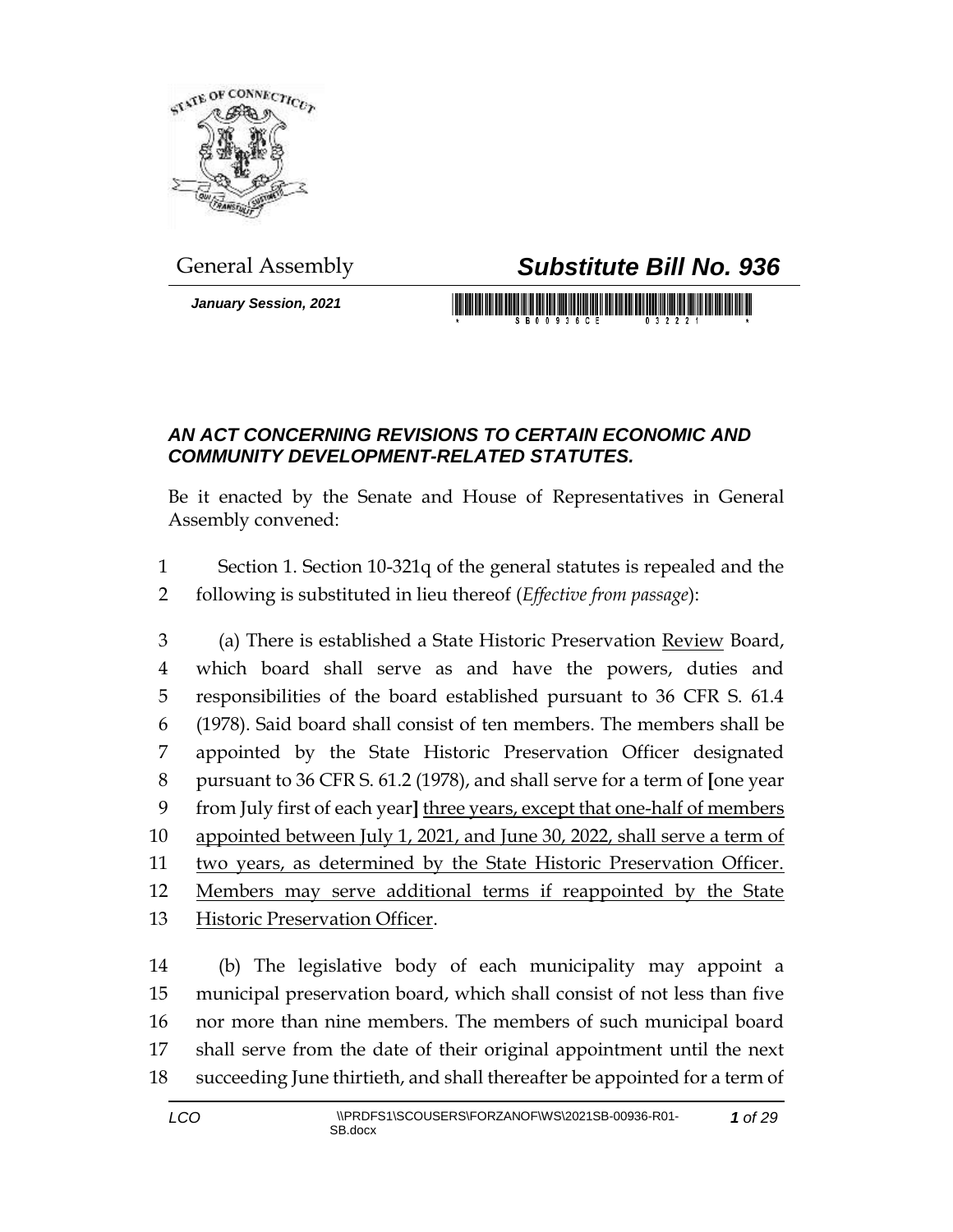one year from July first of each year.

 (c) The State Historic Preservation Officer shall notify the municipal preservation board or, if there is no board, the chief executive officer of the municipality, at least **[**sixty**]** thirty days prior to the scheduled 23 consideration by the State Historic Preservation Review Board of the nomination of property in such municipality to the National Register of Historic Places. The notification shall be accompanied by all information on the nomination that is provided to the members of the State Historic Preservation Review Board for their consideration, which information shall be available for public inspection. The municipal board may hold a public hearing in the municipality on the nomination of any parcel of real property at least fifteen days prior to the scheduled meeting of the 31 State Historic Preservation Review Board on such matter and may make 32 recommendations to the State Historic Preservation Review Board on the nomination of districts containing two or more parcels of real property located in such municipality. Notice of the time, place and subject matter of the hearing shall be published at least once in a newspaper of general circulation in the municipality not more than fifteen nor less than seven days prior to such hearing. A copy of the notice shall be sent to the State Historic Preservation Officer at least ten days prior to such hearing. The State Historic Preservation Officer or **[**his**]** said officer's designee **[**shall**]** may attend the hearing to testify on such nomination and to explain the consequences of listing in the National Register of Historic Places. In preparing its recommendation on the nomination, the municipal board shall consider whether the properties being proposed for nomination meet the criteria for listing in the National Register of Historic Places, as set forth in 36 CFR S. **[**60.6 (1978)**]** 60.4, and may consider such other matters as it deems appropriate. The municipal board shall submit its recommendation, if any, with the reasons for the recommendation, to the state board not later than seven days prior to the scheduled consideration of the 50 nomination by the State Historic Preservation Review Board. The State Historic Preservation Review Board shall consider the recommendations of a municipal board, if any, before acting on a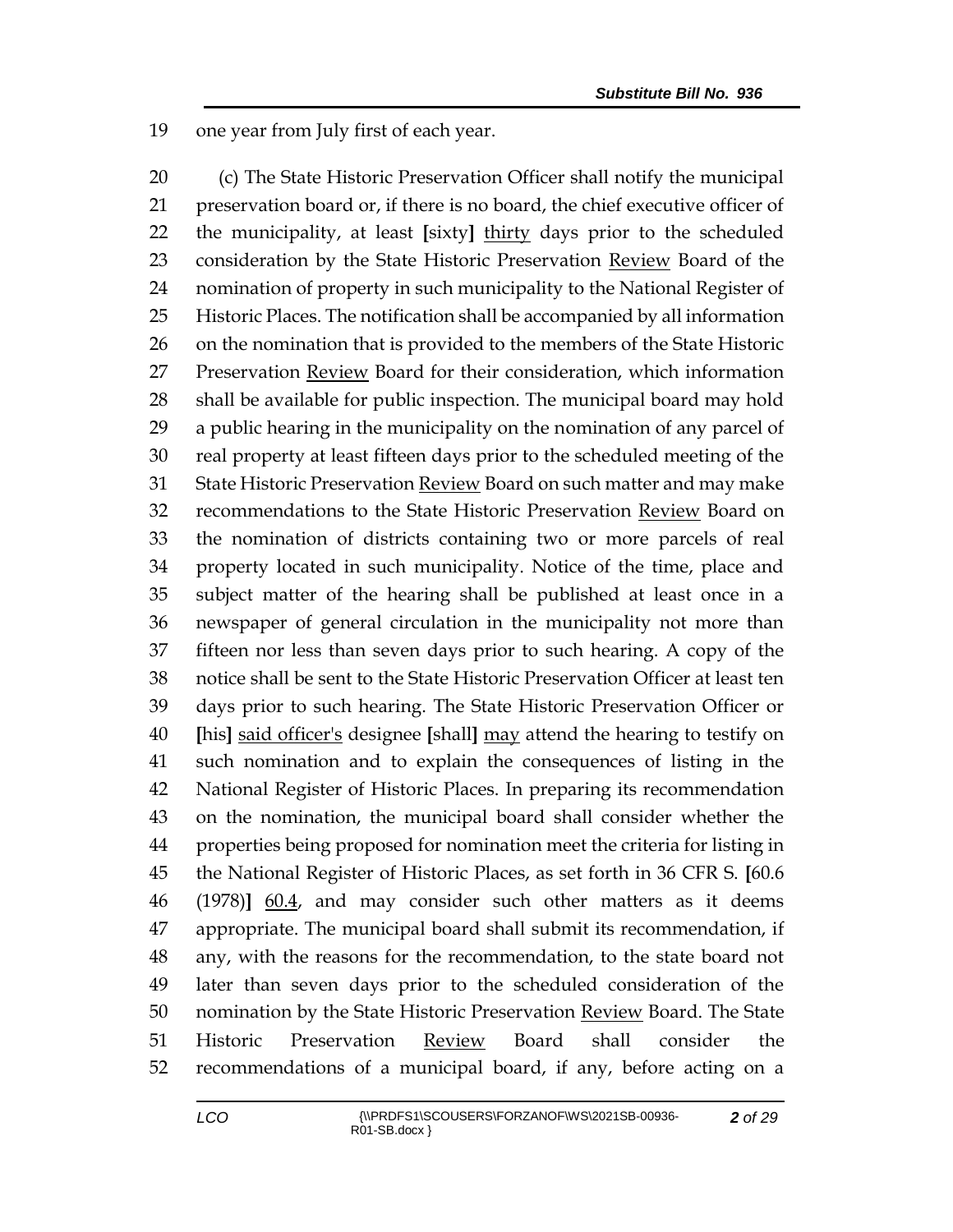nomination if such written recommendation is received by the State Historic Preservation Officer not later than seven days prior to the scheduled consideration of the nomination by the State Historic Preservation Review Board. Failure of the municipal board to present such recommendation shall not prevent the State Historic Preservation 58 Review Board from acting on any nomination.

 Sec. 2. Section 22a-19a of the general statutes is repealed and the following is substituted in lieu thereof (*Effective from passage*):

 The provisions of sections 22a-15 to 22a-19, inclusive, shall be applicable to the unreasonable destruction of historic structures and landmarks of the state, which shall be those properties (1) listed or under consideration for listing as individual units on the National Register of Historic Places (16 USC 470a, as amended) or (2) which are a part of a district listed or under consideration for listing on said national register and which have been determined by the State Historic 68 Preservation **Review** Board to contribute to the historic significance of such district. If the plaintiff in any such action cannot make a prima facie showing that the conduct of the defendant, acting alone or in combination with others, has or is likely unreasonably to destroy the public trust in such historic structures or landmarks, the court shall tax all costs for the action to the plaintiff.

 Sec. 3. Section 12-263m of the general statutes is repealed and the following is substituted in lieu thereof (*Effective from passage*):

 (a) As used in this section: (1) "Eligible dry cleaning establishment" means any place of business engaged in the cleaning of clothing or other fabrics using tetrachlorethylene, Stoddard solvent or other chemicals, (2) "gross receipts at retail" means the total amount accruing from dry cleaning services, valued in money, without any deduction for the cost of the materials used, labor or service cost or any other expense, and (3) "eligible applicant" means (A) a business owner or operator of an eligible dry cleaning establishment, **[**or**]** (B) an owner of property that is 84 or that was occupied by an eligible dry cleaning establishment, or  $(C)$  a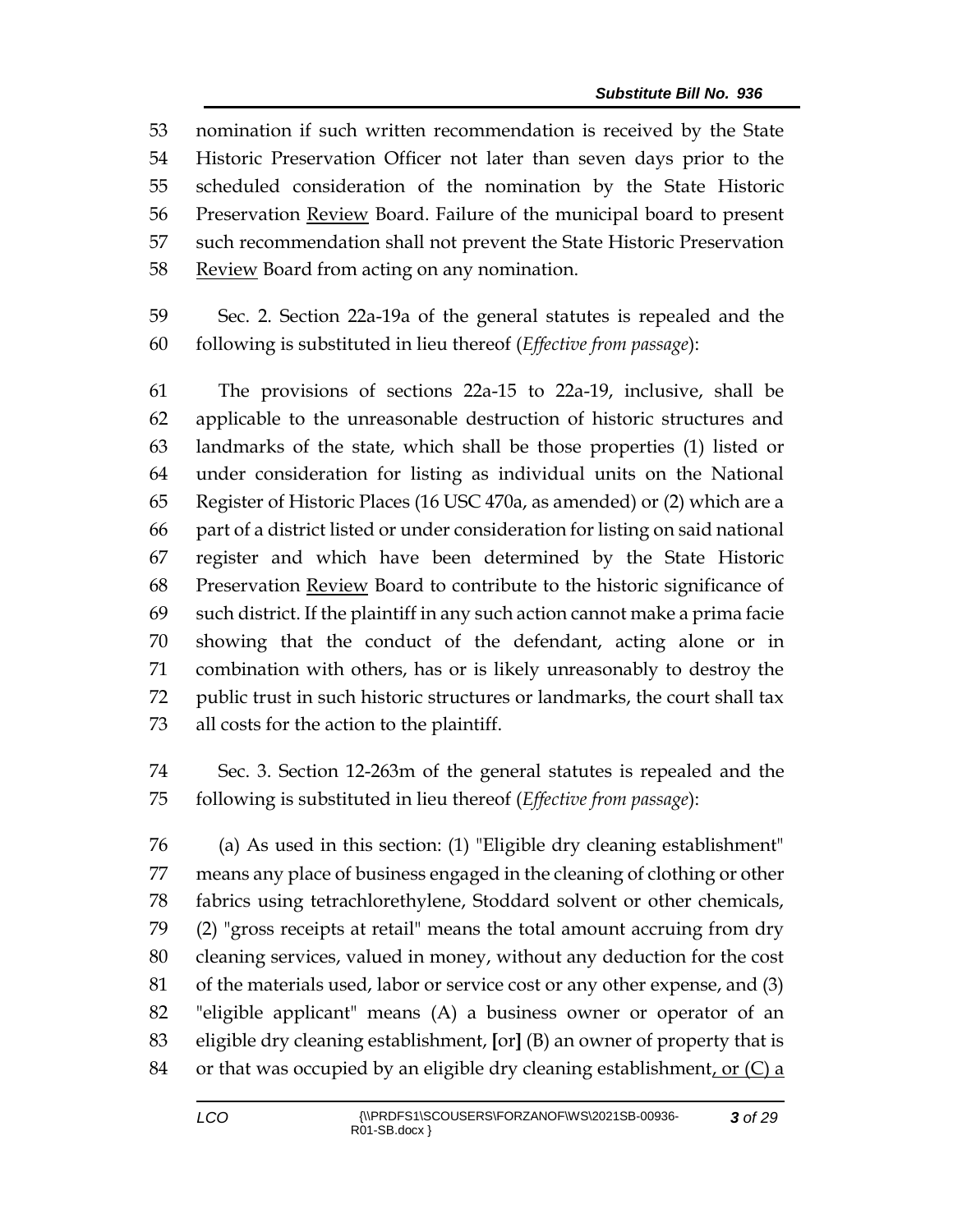certifying party, as defined in section 22a-134, of property that is or that was occupied by an eligible dry cleaning establishment.

 (b) (1) There shall be paid to the Commissioner of Revenue Services by each dry cleaning establishment a surcharge of one per cent of its gross receipts at retail for any dry cleaning service performed on or after January 1, 1995. Each dry cleaning establishment shall register with the Commissioner of Revenue Services on forms prescribed by the commissioner. Each dry cleaning establishment that is registered with the commissioner shall renew its registration with the commissioner on October 1, 2015, and annually thereafter, in such manner as the commissioner may prescribe. The commissioner shall send a nonrenewal notice by first class mail to each dry cleaning establishment that fails to renew its registration in accordance with the provisions of this subsection. No dry cleaning establishment may engage in or transact business as a dry cleaning establishment unless it is registered with the commissioner in accordance with the provisions of this subsection.

 (2) (A) Any dry cleaning establishment that fails to register with the commissioner in accordance with the provisions of this subsection shall pay a penalty of one thousand dollars, which penalty shall not be subject to waiver.

 (B) Any dry cleaning establishment that fails to renew its registration within forty-five days after a nonrenewal notice was sent pursuant to subdivision (1) of this subsection shall pay a penalty of two hundred dollars, which the commissioner may waive in the manner set forth in section 12-3a, when it is proven to the commissioner's satisfaction that the failure to register was due to reasonable cause and was not intentional or due to neglect. No penalty may be assessed under this subparagraph more than once during any registration period.

 (3) Each dry cleaning establishment shall submit a return quarterly to the Commissioner of Revenue Services, applicable with respect to the calendar quarter beginning January 1, 1995, and each calendar quarter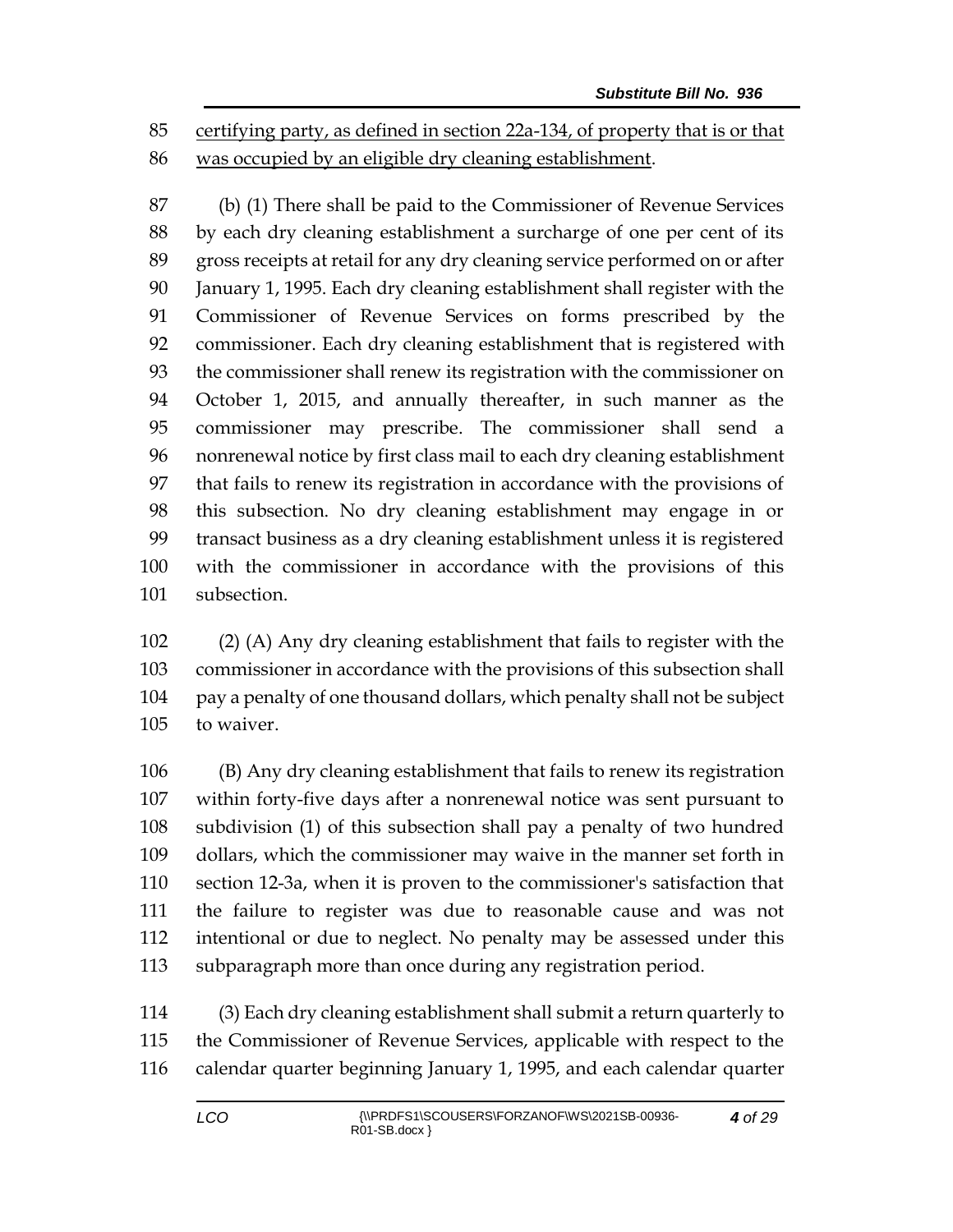thereafter, on or before the last day of the month immediately following the end of each such calendar quarter, on a form prescribed by the commissioner, together with payment of the quarterly surcharge determined and payable in accordance with the provisions of this section. Whenever such surcharge is not paid when due, a penalty of ten per cent of the amount due or fifty dollars, whichever is greater, shall be imposed, and such surcharge shall bear interest at the rate of one per cent per month or fraction thereof until the same is paid. The Commissioner of Revenue Services shall cause copies of a form prescribed for submitting returns as required under this section to be distributed to persons subject to the surcharge. Failure to receive such form shall not be construed to relieve anyone subject to the surcharge under this section from the obligations of submitting a return, together with payment of such surcharge within the time required. The provisions of sections 12-548 to 12-554, inclusive, and sections 12-555a and 12-555b shall apply to the provisions of this section in the same manner and with the same force and effect as if the language of said sections 12-548 to 12-554, inclusive, and sections 12-555a and 12-555b had been incorporated in full into this section and had expressly referred to the surcharge imposed under this section, except to the extent that any such provision is inconsistent with a provision of this section and except that the term "tax" shall be read as "dry cleaning establishment surcharge".

 (4) Any moneys received by the state pursuant to this section shall be deposited into the account established pursuant to subsection (c) of this section.

 (c) There is established an account within the General Fund to be known as the "dry cleaning establishment remediation account". Said account shall contain any moneys required by law to be deposited in the account. Any balance remaining in the account at the end of any fiscal year shall be carried forward in the account for the fiscal year next succeeding. The account shall be used by the Department of Economic 149 and Community Development for grants made to  $(1)$  owners or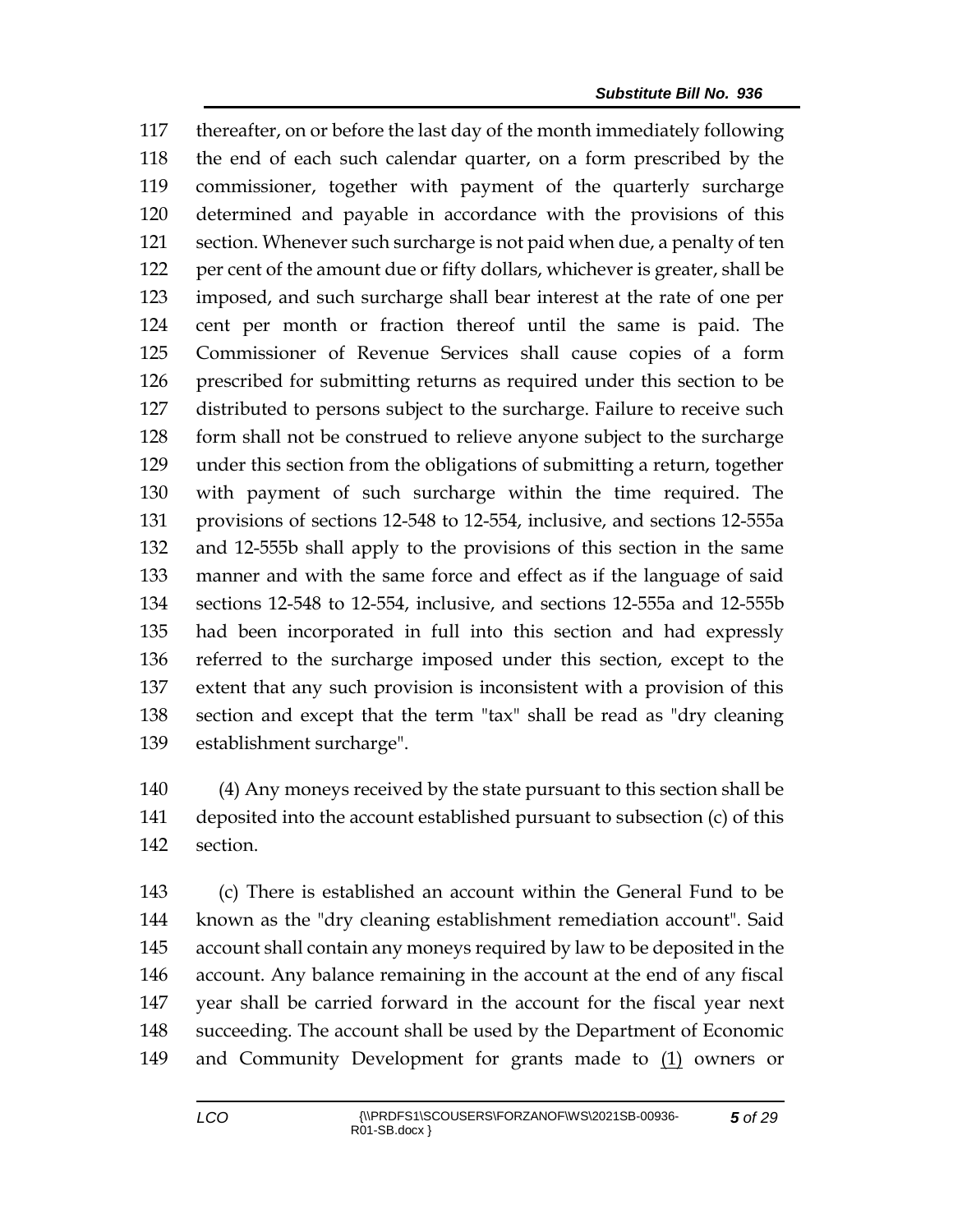operators of eligible dry cleaning establishments, **[**or**]** (2) owners of property on which an eligible dry cleaning establishment has been in operation for at least a year prior to the **[**approval**]** submission of the application or was previously operated for at least a year prior to such **[**approval**]** submission, or (3) certifying parties of property on which an eligible dry cleaning establishment has been in operation for at least one year prior to the submission of the application or was previously operated for at least one year prior to such submission.

 (d) The state, acting through the Commissioner of Economic and Community Development, shall use the dry cleaning establishment remediation account to provide grants to eligible applicants for the purposes of the containment and removal or mitigation of environmental pollution resulting from the discharge, spillage, uncontrolled loss, seepage or filtration of chemical liquids or solid, liquid or gaseous products or hazardous wastes on or at the site of an eligible dry cleaning establishment, environmental site assessments relating to such pollution or for measures undertaken to prevent such pollution which are approved by the Commissioner of Energy and Environmental Protection. In order to qualify for a grant under the provisions of this section an eligible applicant **[**must**]** shall demonstrate to the satisfaction of the Commissioner of Economic and Community Development that (1) the eligible dry cleaning establishment is using or previously used, tetrachlorethylene or Stoddard solvent or other chemicals for the purpose of cleaning clothes or other fabrics, (2) the eligible dry cleaning establishment has been doing business or did business at the site for a period of at least one year prior to the submission date or approval date of the application for assistance under this section, (3) the eligible dry cleaning establishment or owner of property is not in arrears with regard to any tax levied by the state or any political subdivision of the state and the dry cleaning surcharge imposed by subsection (b) of this section, and (4) the eligible applicant is not in arrears with regard to any tax levied by the state or any political subdivision of the state. Any funds disbursed as a grant under this section shall not be subject to attachment in the satisfaction of any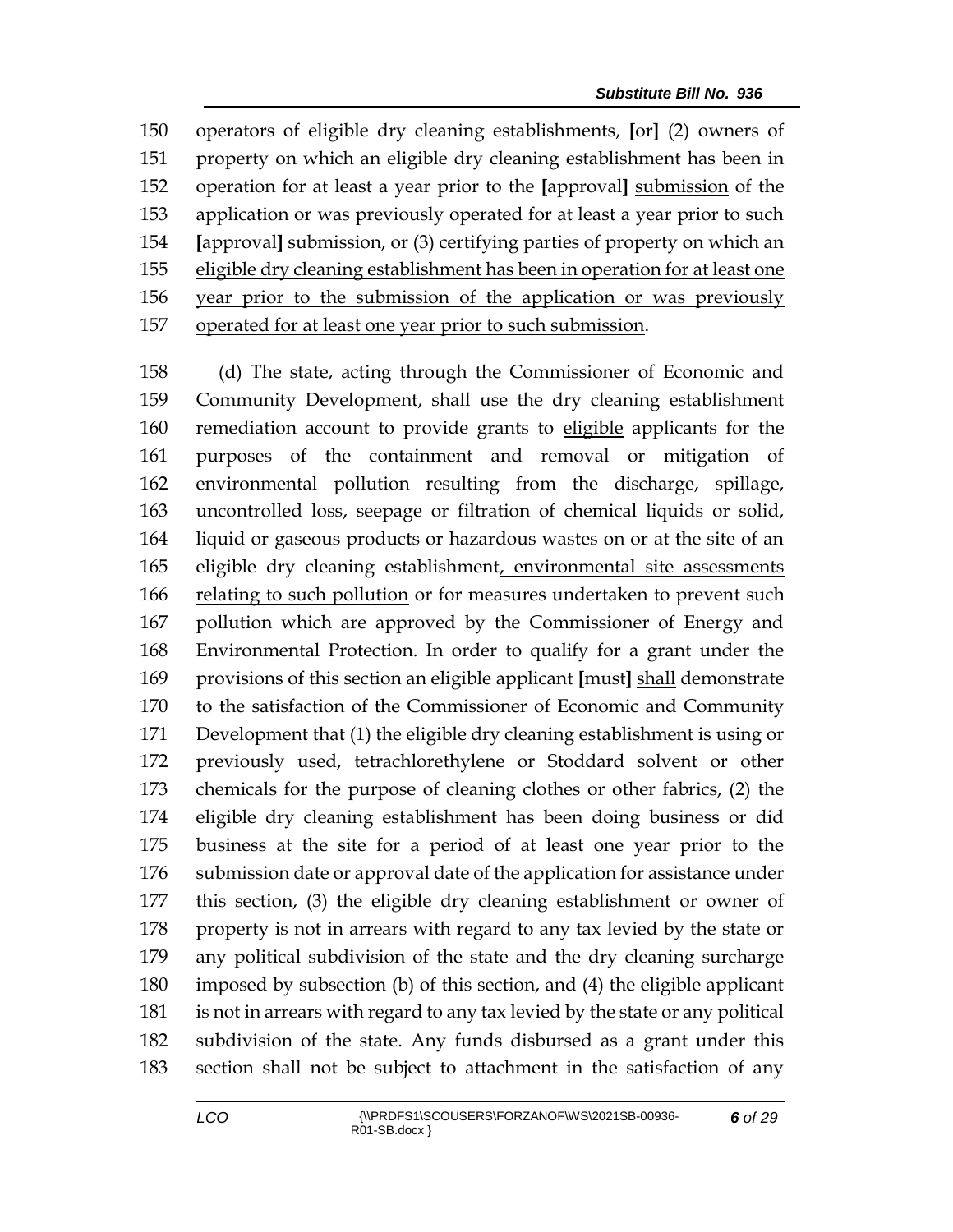judgment against the recipient of such grant in any civil action.

 (e) Notwithstanding the terms of any grant made under this section, an eligible applicant shall bear all the costs of such pollution that are less than ten thousand dollars. Each eligible applicant that submits an application on or after October 1, 2021, shall demonstrate to the satisfaction of the Commissioner of Economic and Community Development that such applicant can match any grant provided by said commissioner, up to ten thousand dollars, before such applicant receives any grant. The Commissioner of Economic and Community Development may provide a grant of up to three hundred thousand dollars to the eligible applicant where the eligible applicant has provided said commissioner with documentation satisfactory to said commissioner that the services for which payment is sought have been **[**or will be**]** completed. No eligible applicant shall receive more than three hundred thousand dollars per eligible dry cleaning establishment. In addition, the dry cleaning establishment remediation account may be used (1) to provide grants to the Department of Energy and Environmental Protection for expenditures made investigating dry cleaning establishments, (2) to provide potable water whenever necessary, **[**and**]** (3) to conduct environmental site assessments, and (4) for legal services relating to the disbursement of funds from the account.

 (f) Requests for grants shall be made to the Commissioner of Economic and Community Development when the commissioner announces a request for applications. The frequency of requests for applications shall be at the discretion of the Commissioner of Economic and Community Development. Any eligible applicant seeking a grant shall provide documentation supporting the need for the grant.

 (g) Any dry cleaning establishment which unlawfully or intentionally discharges or spills any chemical liquids or solid, liquid or gaseous products or hazardous wastes shall not be eligible for a grant from the account.

(h) The Commissioner of Economic and Community Development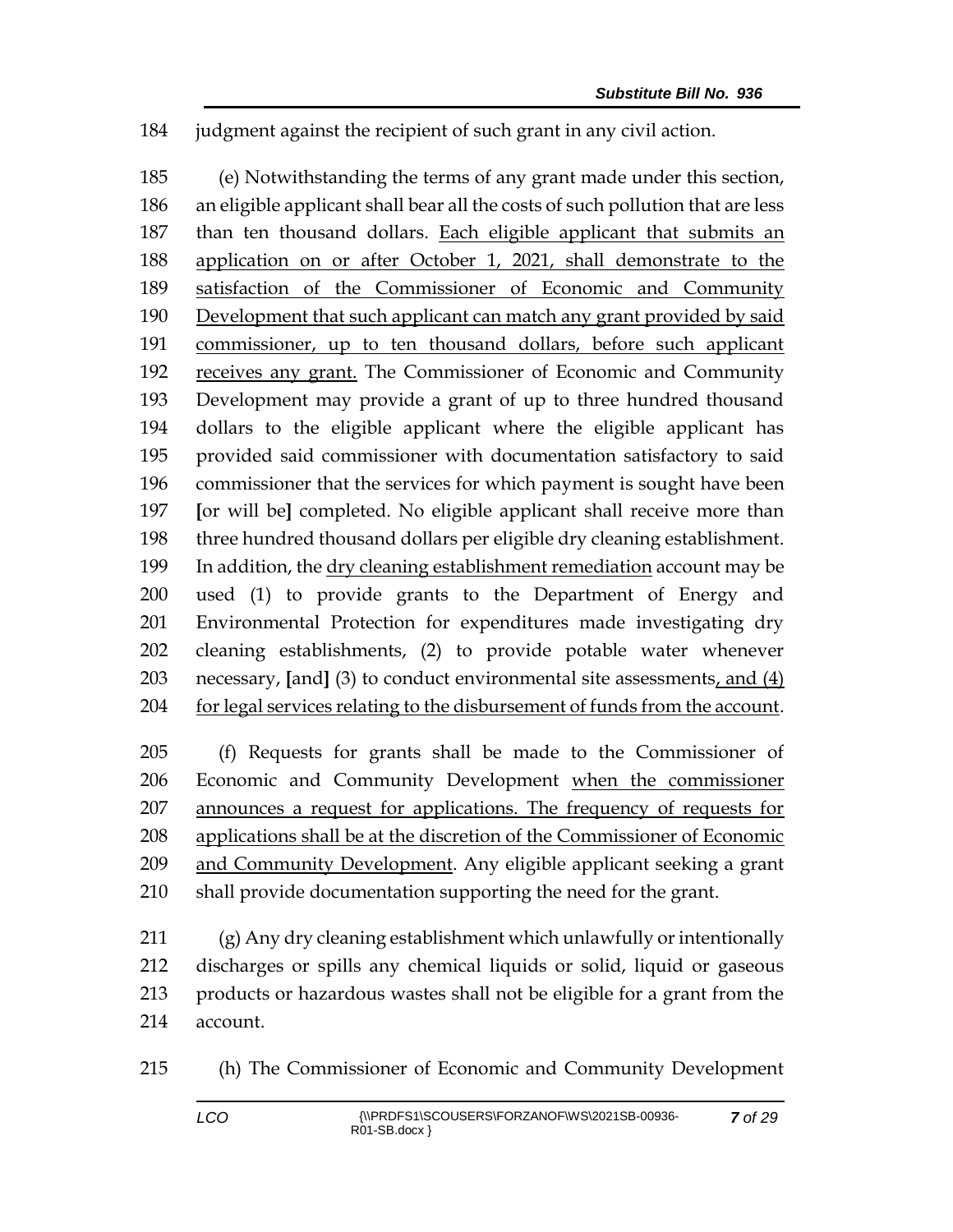shall establish procedures for distribution of the grants and shall adopt criteria to carry out the provisions of this section. Such criteria shall specify (1) who may apply for grants; (2) how establishments, whether owned or leased, will be determined to be eligible for grants; (3) the costs for which grants may be made; and (4) a method for ensuring timely payment of funds to grant recipients.

 Sec. 4. Section 3-110f of the general statutes is repealed and the following is substituted in lieu thereof (*Effective from passage*):

 The Commissioner of Economic and Community Development **[**, with recommendations of the Culture and Tourism Advisory Committee,**]** shall designate, every three years, a state poet laureate. The commissioner may fill any vacancy by appointment for the unexpired portion of the term vacated.

 Sec. 5. Subsection (c) of section 4-9a of the general statutes is repealed and the following is substituted in lieu thereof (*Effective from passage*):

 (c) Notwithstanding any provision of law, the term of each member of each board and commission within the executive branch, except the State Board of Education, the Board of Regents for Higher Education, the Commission on Human Rights and Opportunities, the State Elections Enforcement Commission, the State Properties Review Board, the Citizen's Ethics Advisory Board, the Commission on Medicolegal Investigations, the Psychiatric Security Review Board, the Commission on Fire Prevention and Control, the E 9-1-1 Commission, **[**the Culture and Tourism Advisory Committee,**]** and the board of trustees of each constituent unit of the state system of higher education, commencing on or after July 1, 1979, shall be coterminous with the term of the Governor or until a successor is chosen, whichever is later.

 Sec. 6. Subsection (a) of section 4b-60 of the general statutes is repealed and the following is substituted in lieu thereof (*Effective from passage*):

(a) There shall be a State Commission on Capitol Preservation and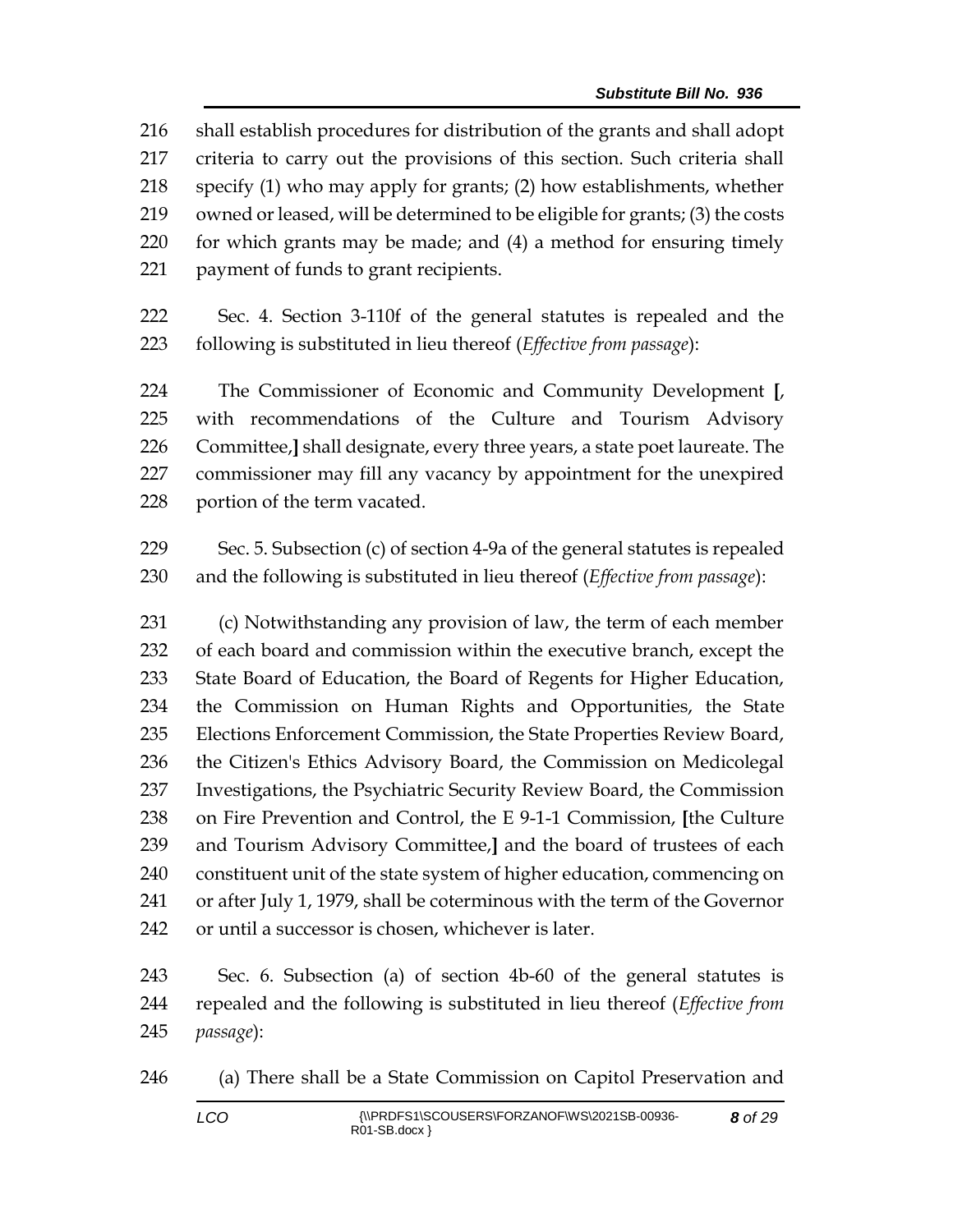Restoration to consist of twelve members to be appointed as follows: Two members shall be appointed by the Governor, two by the speaker of the House of Representatives, two by the president pro tempore of the Senate, one by the House minority leader, one by the Senate minority leader, two members of the Joint Committee on Legislative Management, one appointed by each of the chairmen of said committee, and one member of the **[**Culture and Tourism Advisory Committee**]** Historic Preservation Council appointed by its chairperson. The Commissioner of Administrative Services, or the commissioner's designee, shall be an ex-officio member of the commission and shall attend its meetings. Vacancies on the commission shall be filled by the original appointing authority for the unexpired portion of the term. The members shall serve without compensation for their services but shall be reimbursed for their actual and necessary expenses incurred in the performance of their duties. The commission shall meet at least 262 quarterly, and more often on the call of the chairman or on the written request of a majority of the members. The commission may designate subcommittees to carry out its functions. Any member who fails to attend three consecutive meetings or fails to attend fifty per cent of all meetings held during any calendar year shall be deemed to have resigned.

 Sec. 7. Subsection (a) of section 4b-66a of the general statutes is repealed and the following is substituted in lieu thereof (*Effective from passage*):

 (a) There is established a Connecticut Capitol Center Commission. The commission shall consist of (1) the Secretary of the Office of Policy and Management, or the secretary's designee; (2) the Commissioner of Administrative Services, or the commissioner's designee; (3) the Commissioner of Economic and Community Development, or the commissioner's designee; (4) the chairperson of the **[**Culture and Tourism Advisory Committee**]** Historic Preservation Council, or the chairperson's designee; (5) one member appointed by the speaker of the House of Representatives; (6) one member appointed by the president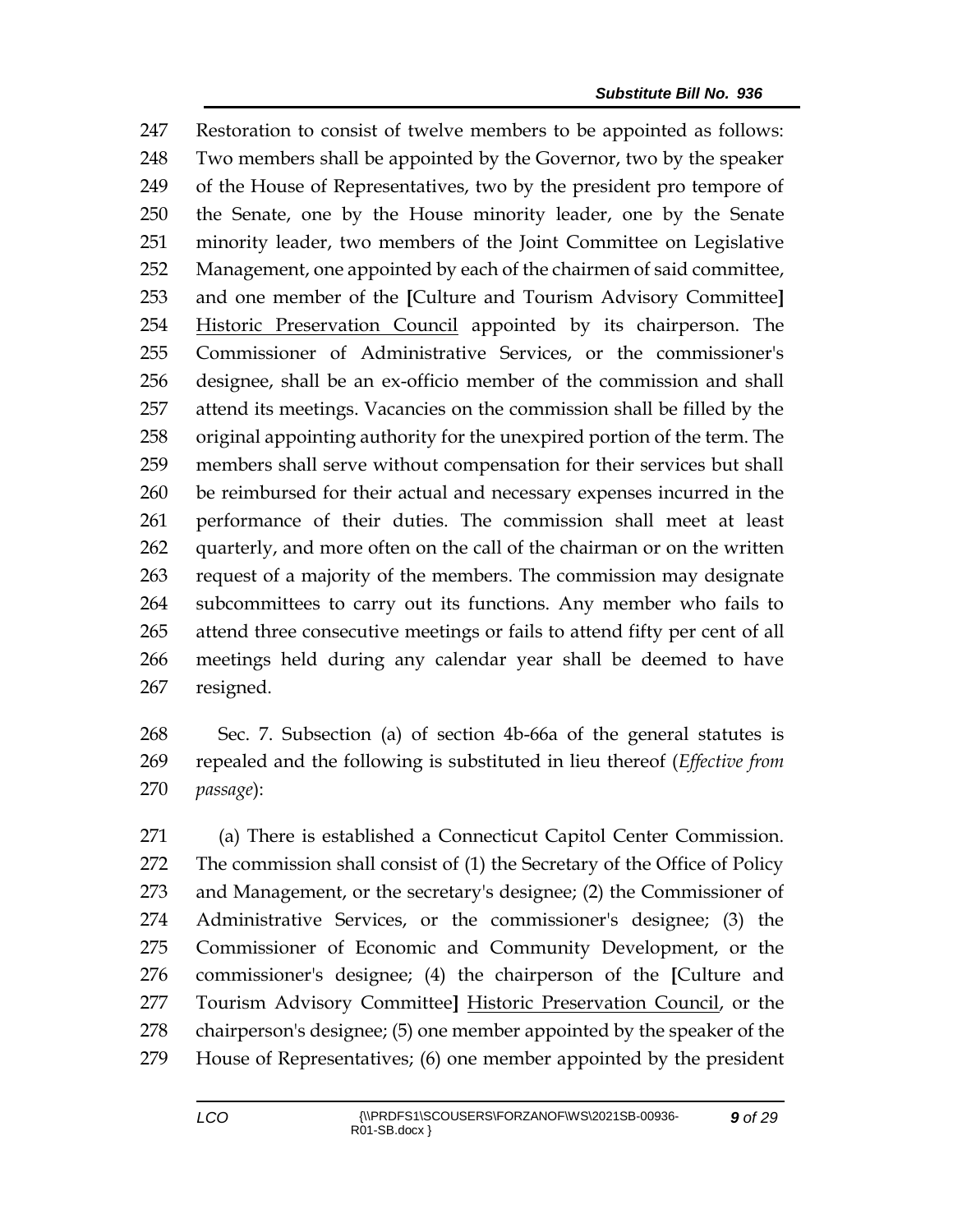pro tempore of the Senate; (7) one member appointed by the majority leader of the House of Representatives; (8) one member appointed by the majority leader of the Senate; (9) one member appointed by the minority leader of the House of Representatives; (10) one member appointed by the minority leader of the Senate; (11) the chairperson of the Hartford Commission on the City Plan; (12) one member appointed by the mayor of the city of Hartford; and (13) one member from the South Downtown Neighborhood Revitalization Committee.

 Sec. 8. Subsection (b) of section 10a-111a of the general statutes is repealed and the following is substituted in lieu thereof (*Effective from passage*):

 (b) The State Historian shall: (1) **[**Be a member of the Culture and Tourism Advisory Committee, established pursuant to section 10-393, (2) edit**]** Edit or supervise the editing and publication of the public records of the state, **[**(3)**]** (2) provide information and advice to members of the government at all levels, **[**(4)**]** (3) assist the State Board of Education in efforts to promote the teaching of history in schools and teacher preparation programs, **[**(5)**]** (4) respond to requests for advice from historical societies, **[**(6)**]** (5) respond to requests for information on the state's history, **[**(7)**]** (6) make public appearances and addresses on the state's history, **[**(8)**]** (7) prepare bibliographies and other research aids relating to the history of the state, and **[**(9)**]** (8) promote by appropriate informative and educational programs the celebration or commemoration of significant historical events.

 Sec. 9. Subsection (b) of section 11-6a of the general statutes is repealed and the following is substituted in lieu thereof (*Effective from passage*):

 (b) There is established an advisory committee to advise the State Library Board with respect to the policies, collections, programs, activities and operations of the Raymond E. Baldwin Museum of Connecticut History and Heritage. The advisory committee shall consist of eight members as follows: The **[**executive director of the Culture and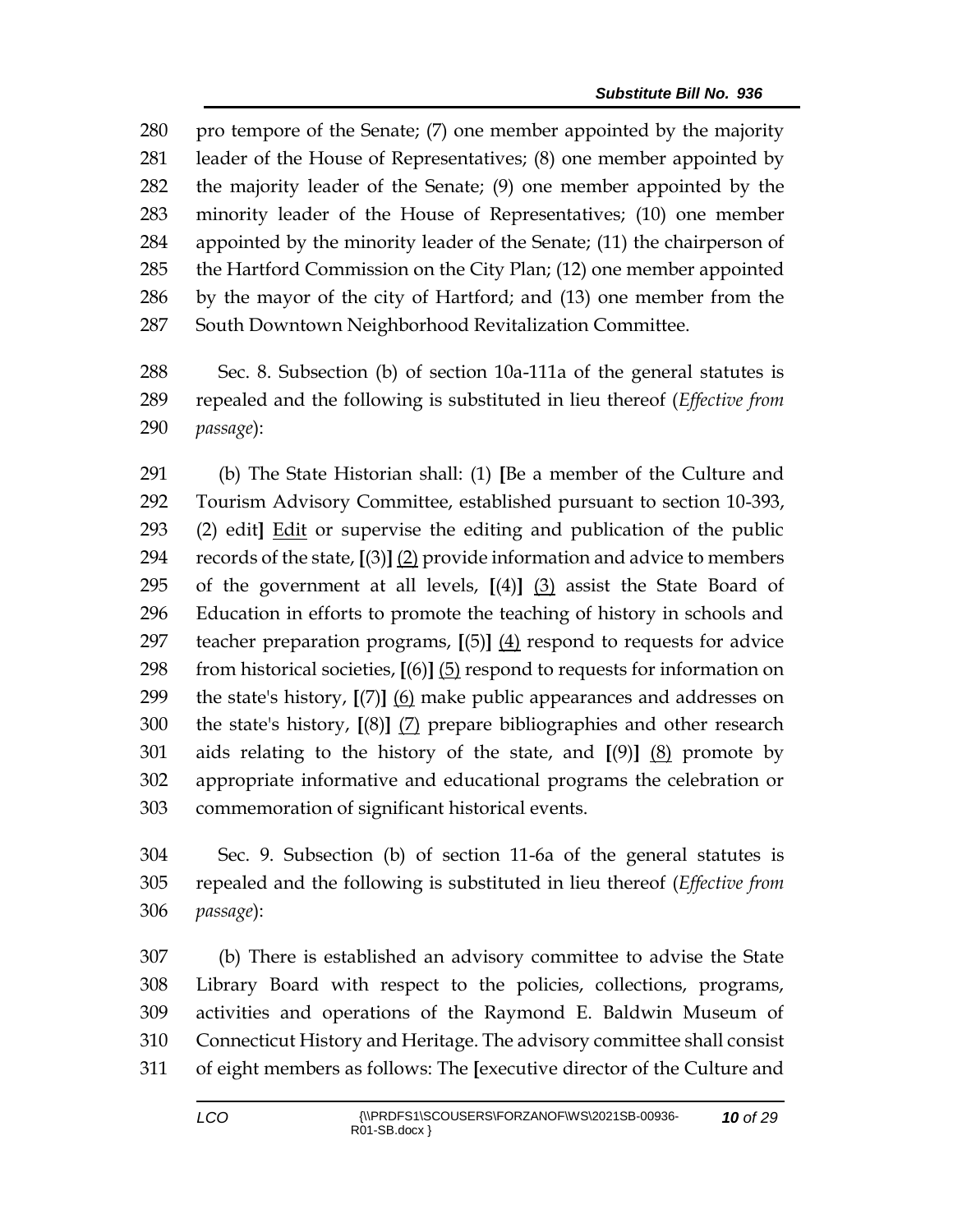Tourism Advisory Committee**]** chairperson of the Historic Preservation Council, or the chairperson's designee; the executive director of the Connecticut Historical Society; the State Historian; and five persons appointed by the Governor, three of whom shall be experienced museum professionals.

 Sec. 10. Subsection (b) of section 12-376d of the general statutes is repealed and the following is substituted in lieu thereof (*Effective from passage*):

 (b) There shall be appointed, as part of the Department of Economic and Community Development, an advisory panel to consider the proposed acceptance of any such work of art. The advisory panel shall prepare a written statement as to acceptance or rejection of any such work of art for the purposes of this section. In each instance, said panel shall consist of eleven members, including the chairperson of the **[**Culture and Tourism Advisory Committee**]** Connecticut Arts Council and two generally acknowledged experts as to the particular type of visual art work under consideration, as determined by said chairperson, with such appointments to be made by said chairperson and approved by the **[**Culture and Tourism Advisory Committee**]** Connecticut Arts Council. In addition, said advisory panel shall include eight members of the General Assembly, with two of such members appointed by the president pro tempore of the Senate, one of such members appointed by the majority leader of the Senate, one of such members appointed by the minority leader of the Senate, two of such members appointed by the speaker of the House of Representatives, one of such members appointed by the majority leader of the House of Representatives and one of such members appointed by the minority leader of the House of Representatives.

 Sec. 11. Subsection (a) of section 22a-27s of the general statutes is repealed and the following is substituted in lieu thereof (*Effective from passage*):

(a) There is established the Face of Connecticut Steering Committee,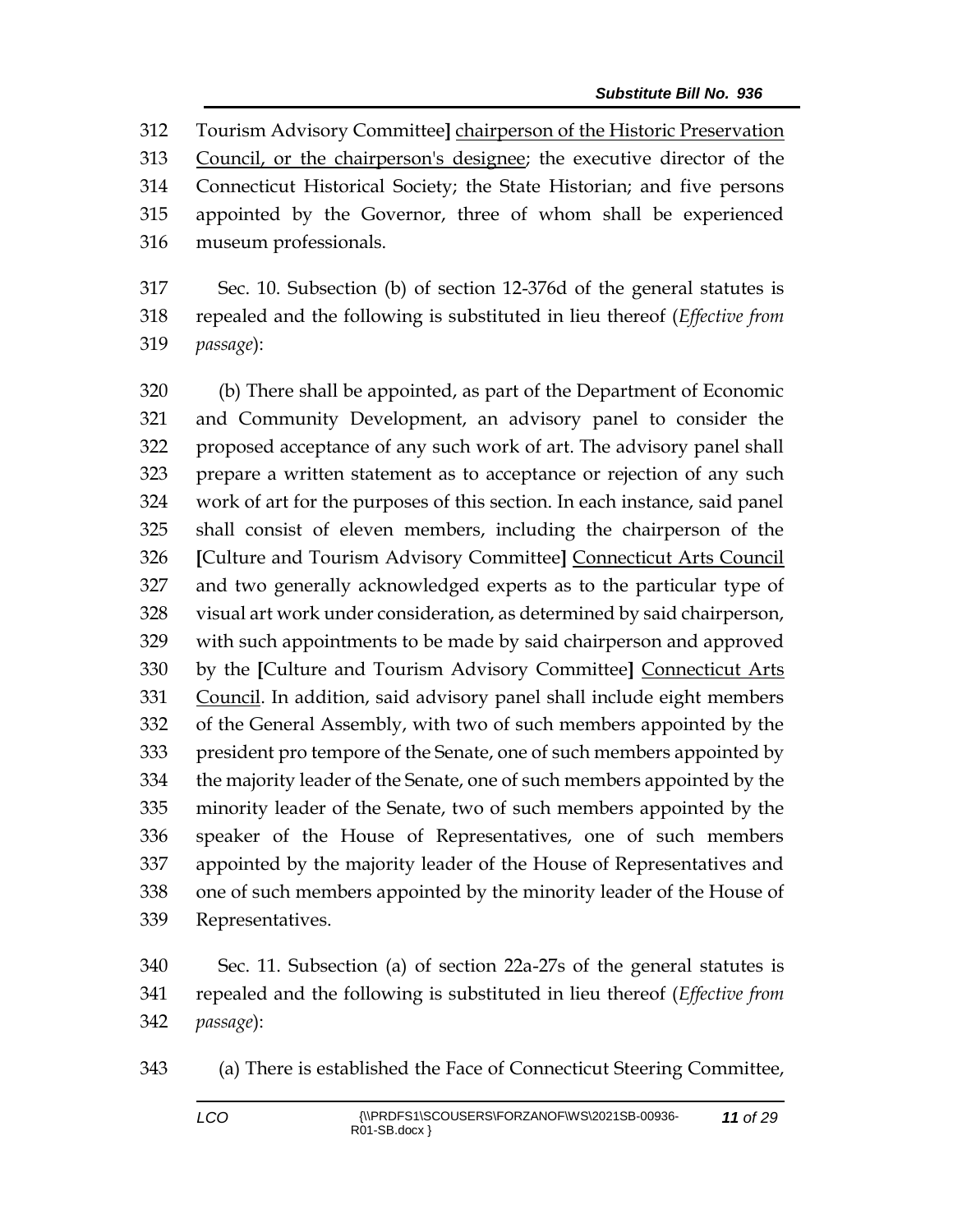which shall be within the Department of Energy and Environmental Protection for administrative purposes only. Such committee shall direct the expenditure of any funds deposited in the Face of Connecticut account created under section 22a-27t. The committee shall consist of the Commissioner of Energy and Environmental Protection, the Commissioner of Economic and Community Development, or the commissioner's designee, the Commissioner of Agriculture, **[**the chairperson of the Culture and Tourism Advisory Committee**]** a member of the Connecticut Tourism Council, appointed by its chairperson, the Secretary of the Office of Policy and Management and ten members as follows: (1) A representative of a local organization involved in historic preservation, appointed by the speaker of the House of Representatives; (2) a representative of a nonprofit organization involved in farmland preservation, appointed by the president pro tempore of the Senate; (3) a representative of a local or regional nonprofit organization involved in the preservation of open space, appointed by the majority leader of the House of Representatives; (4) a representative of a water company actively involved in land preservation, appointed by the majority leader of the Senate; (5) a representative of the agricultural industry, appointed by the minority leader of the House of Representatives; (6) a representative of a state- wide nonprofit involved in the preservation of open space, appointed by the minority leader of the Senate; (7) a representative of a state-wide nonprofit organization involved in historic preservation, appointed by the Governor; (8) a representative of an organization involved with community redevelopment, appointed by the Governor; (9) a representative of the legislative Brownfields Task Force, appointed by the speaker of the House of Representatives; and (10) a representative of the environmental law section of the Connecticut Bar Association who is involved with brownfields remediation, appointed by the president pro tempore of the Senate.

 Sec. 12. Subsection (a) of section 32-1o of the general statutes is repealed and the following is substituted in lieu thereof (*Effective from passage*):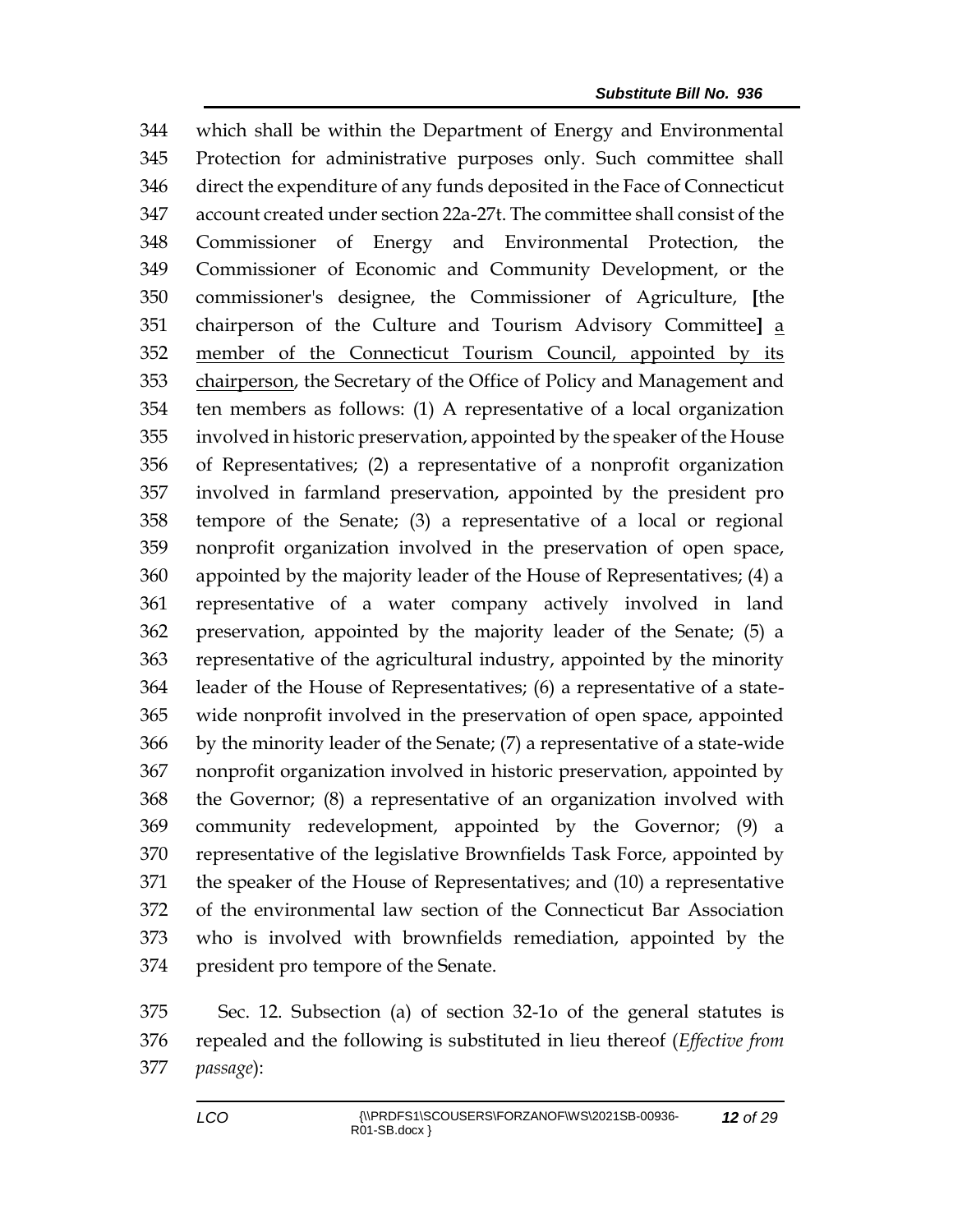(a) On or before July 1, 2015, and every four years thereafter, the Commissioner of Economic and Community Development, within available appropriations, shall prepare an economic development strategic plan for the state in consultation with the Secretary of the Office of Policy and Management, the Commissioners of Energy and Environmental Protection and Transportation, the Labor Commissioner, **[**the chairperson of the Culture and Tourism Advisory Committee,**]** the executive directors of the Connecticut Housing Finance Authority and the Connecticut Health and Educational Facilities Authority, and the chief executive officer of Connecticut Innovations, Incorporated, or their respective designees, and any other agencies the Commissioner of Economic and Community Development deems appropriate.

 Sec. 13. Section 32-6t of the general statutes is repealed and the following is substituted in lieu thereof (*Effective from passage*):

 On or before October 1, 2012, the Commissioner of Economic and Community Development, in consultation with the **[**Culture and Tourism Advisory Committee**]** State Historian, shall develop a program to designate locations in the state with cultural, educational or historical significance as "Connecticut Treasures". Such program shall promote locations designated as Connecticut Treasures or state-owned and operated museums, and shall integrate existing programs of the Department of Economic and Community Development and **[**Culture and Tourism Advisory Committee**]** the State Historian in the promotion of such locations to adults and children. Such program shall include a "Connecticut Treasures Passport", which shall provide free or reduced admission to locations designated as Connecticut Treasures and all state-owned and operated museums for children younger than eighteen years of age who are accompanied by an adult.

 Sec. 14. Section 32-1m of the general statutes is repealed and the following is substituted in lieu thereof (*Effective from passage*):

(a) Not later than February first, annually, the Commissioner of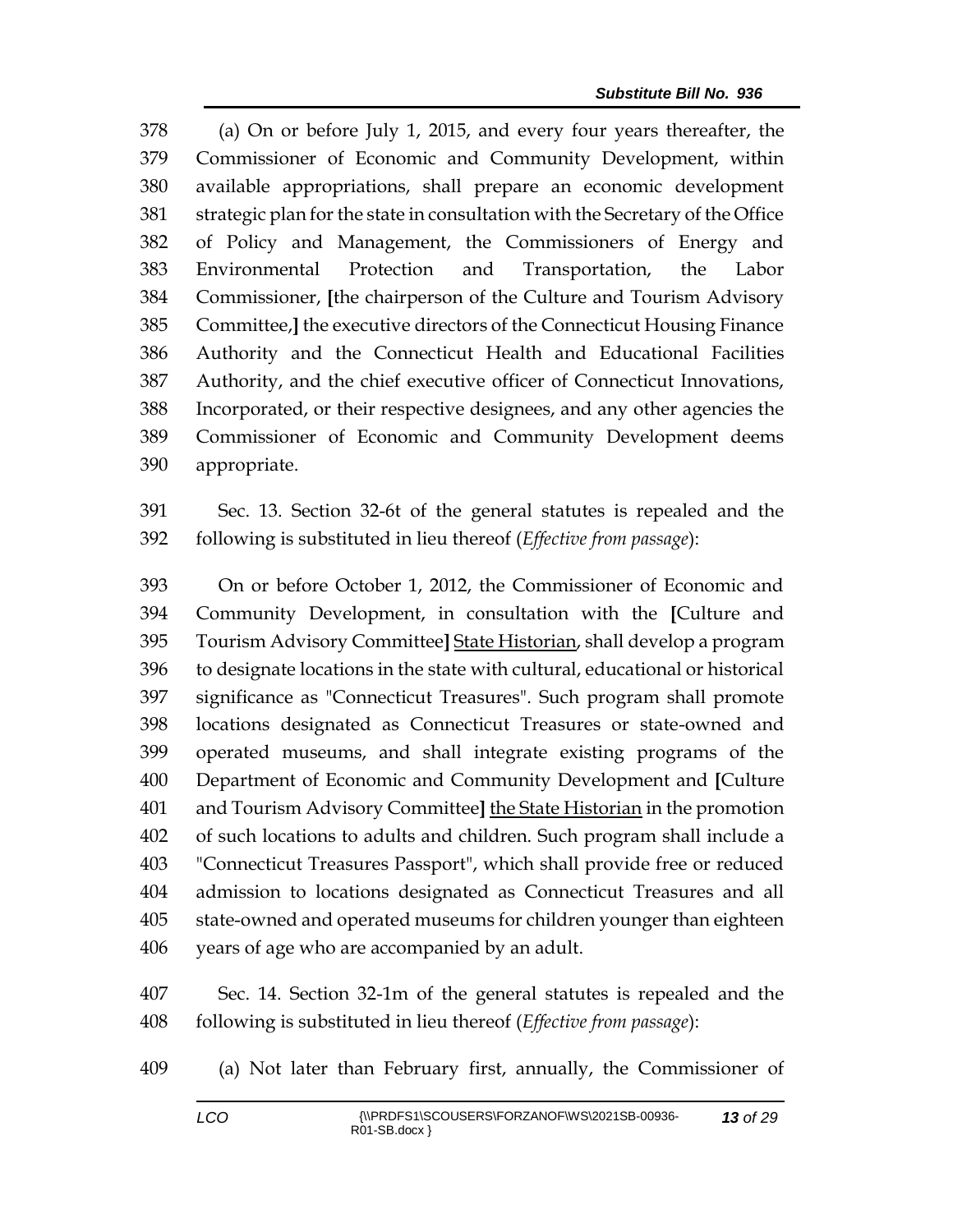Economic and Community Development shall submit a report to the Governor, the Auditors of Public Accounts and the joint standing committees of the General Assembly having cognizance of matters relating to appropriations and the budgets of state agencies, finance, revenue and bonding and commerce, in accordance with the provisions of section 11-4a. Not later than thirty days after submission of the report, said commissioner shall post the report on the Department of Economic and Community Development's web site. Such report shall include, but not be limited to, the following information with regard to the activities of the Department of Economic and Community Development, **[**and to business assistance or**]** business assistance programs administered by Connecticut Innovations, Incorporated and tax incentive programs not administered by the department, during the preceding state fiscal year:

 (1) A brief description and assessment of the state's economy during such year, utilizing the most recent and reasonably available data, and including:

- (A) Connecticut employment by industry;
- (B) Connecticut and national average unemployment; and
- (C) Connecticut gross state product, by industry.

 (2) An analysis of the economic development portfolio of the department, including, but not limited to, each business assistance or incentive program, including any business tax credit or abatement program, grant, loan, forgivable loan or other form of assistance, enacted for the purpose of improving economic development. The analysis shall include:

 (A) The Internet web site address of the state's open data portal and an indication of where the name, address and location of each recipient of the department's assistance is published on the site along with the following information concerning each recipient: (i) Business activities, (ii) standard industrial classification codes or North American industrial classification codes, (iii) whether the recipient is a minority or woman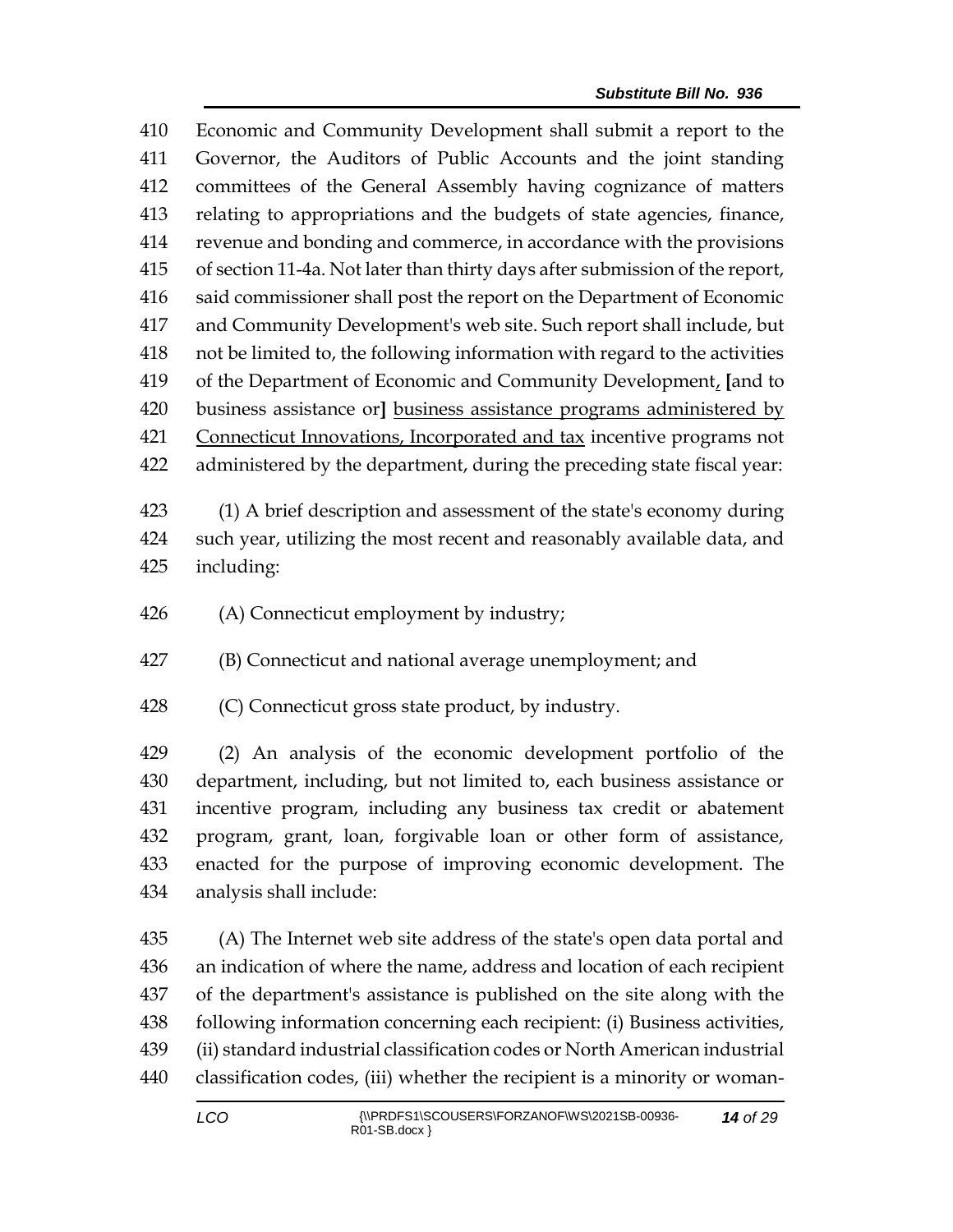owned business, (iv) a summary of the terms and conditions for the assistance, including the type and amount of state financial assistance and job creation or retention requirements, (v) the amount of investments from private and other nonstate sources that have been leveraged by the assistance, and (vi) the amount of state investment;

 (B) A portfolio analysis, including an analysis of the wages paid by recipients of financial assistance by industry;

 (C) An investment analysis, including (i) total portfolio value, (ii) total investment by industry, (iii) portfolio dollar per job average, (iv) portfolio leverage ratio;

 (D) An overview of the business assistance and incentive programs administered by the department and an analysis of their estimated economic impact on the state's economy. The analysis shall include, for each business assistance or incentive program for which such data is available, the number of new jobs created, the borrowing cost to the state and the estimated impact of such program on annual state revenues;

 (E) An analysis of whether the statutory and programmatic goals of each business or incentive program are being met, with obstacles to such goals identified, if possible;

 (F) (i) Recommendations as to whether any existing business assistance or incentive program should be continued, modified or repealed and the basis or bases for such recommendations, and (ii) any recommendations for additional data collection by the state to better inform future evaluations of such programs; and

 (G) The methodologies and assumptions used in carrying out the analyses under this subdivision.

 (3) An analysis of the community development portfolio of the department, including: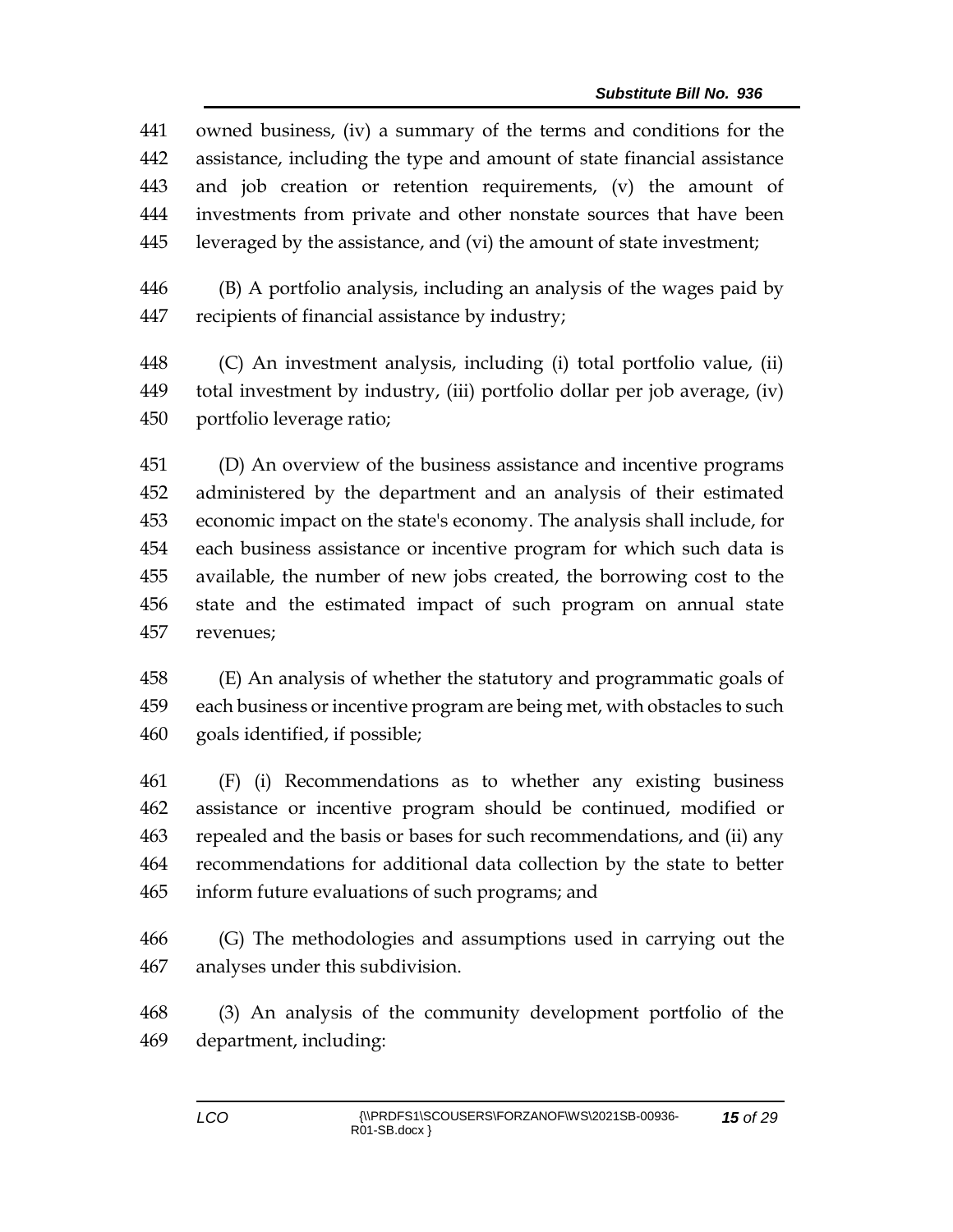(A) The Internet web site address of the state's open data portal and an indication of where the name, address and location of each recipient of the department's assistance is published on the site along with the following information concerning each recipient: (i) Amount of state investment, (ii) a summary of the terms and conditions for the department's assistance, including the type and amount of state financial assistance, and (iii) the amount of investments from private and other nonstate sources that have been leveraged by such assistance; and

 (B) An investment analysis, including (i) total active portfolio value, (ii) total investments made in the preceding state fiscal year, and (iii) total portfolio leverage ratio.

 **[**(4) An analysis of each business assistance or incentive program, including any business tax credit or abatement program, grant, loan, forgivable loan or other form of assistance, enacted for the purpose of improving economic development, that (A) (i) had ten or more recipients of assistance in the preceding state fiscal year, or (ii) credited, abated or distributed more than one million dollars in the preceding state fiscal year, and (B) is not administered by the department. The analysis shall include:

 (i) An overview of the business assistance or incentive program and an analysis of its estimated economic effects on the state's economy, including, for each program where such data is available, the number of new jobs created and the estimated impact of such program on annual state revenues;

 (ii) An analysis of whether the statutory and programmatic goals of each business assistance or incentive program are being met, with obstacles to such goals identified, if possible;

 (iii) Recommendations as to whether any such existing business assistance or incentive program should be continued, modified or repealed and the basis or bases for such recommendations, and any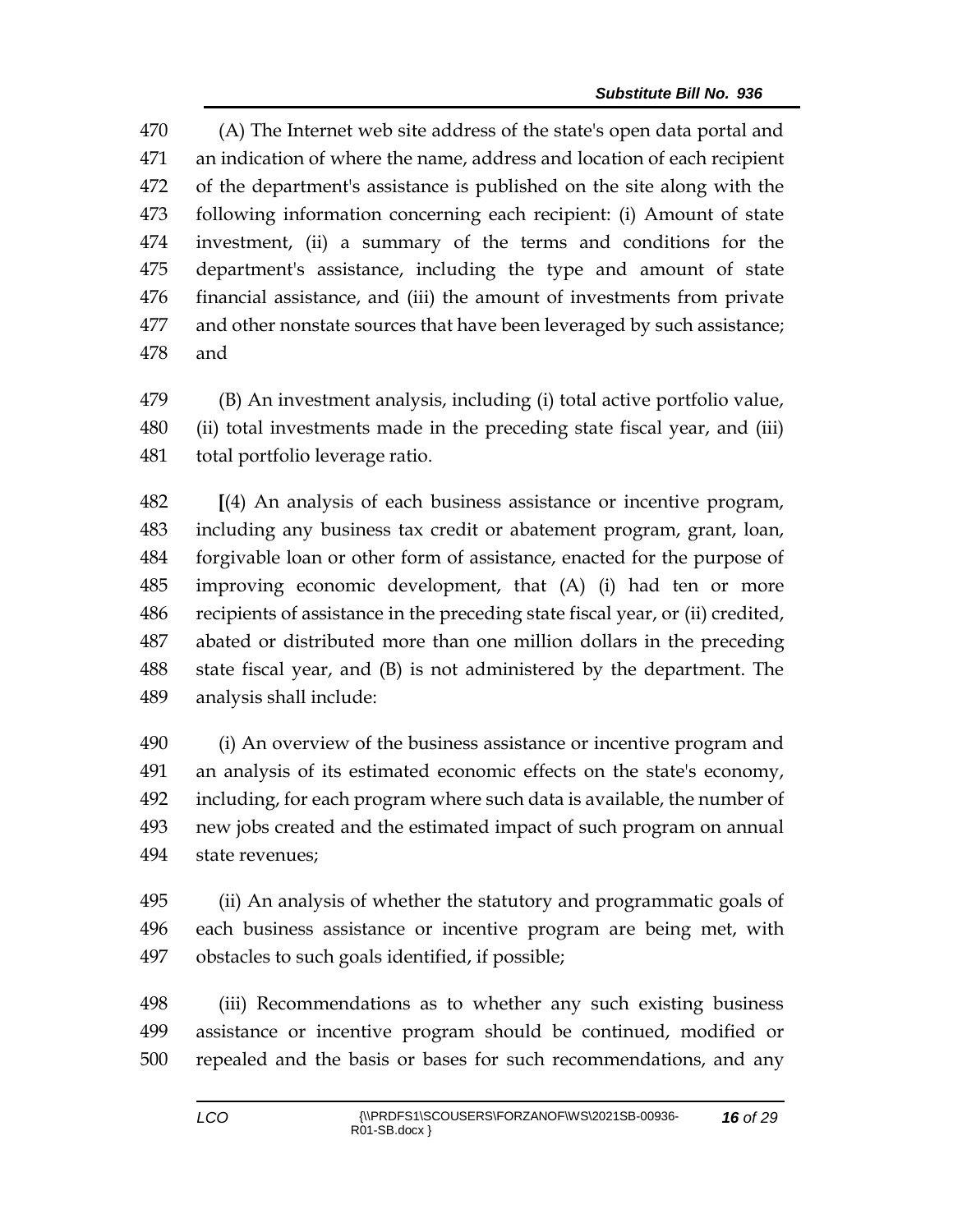recommendations for additional data collection by the state to better inform future evaluations of such programs; and

 (iv) The methodologies and assumptions used in carrying out the analysis under this subdivision.**]**

 **[**(5)**]** (4) A summary of the department's international trade efforts in the preceding state fiscal year, and, to the extent possible, a summary of foreign direct investment that occurred in the state in such year.

 **[**(6)**]** (5) A summary of the total social and economic impact of the department's efforts and activities in the areas of economic and community development, and an assessment of the department's performance in terms of meeting its stated goals and objectives.

 **[**(7)**]** (6) With regard to the Small Business Express program established pursuant to section 32-7g, data on (A) the number of small businesses that applied to the Small Business Express program, (B) the number of small businesses that received assistance under said program and the general categories of such businesses, (C) the amounts and types of assistance provided, (D) the total number of jobs on the date of application and the number proposed to be created or retained, and (E) the most recent employment figures of the small businesses receiving assistance.

 **[**(8)**]** (7) With regard to airport development zones established pursuant to section 32-75d, a summary of the economic and cost benefits of each zone and any recommended revisions to any such zones.

 **[**(9)**]** (8) An overview of the department's activities related to tourism, the arts and historic preservation.

 **[**(10)**]** (9) An overview of the department's activities concerning digital media, motion pictures and related production activity, and an analysis of the use of the film production tax credit established under section 12-217jj, the entertainment industry infrastructure tax credit established under section 12-217kk and the digital animation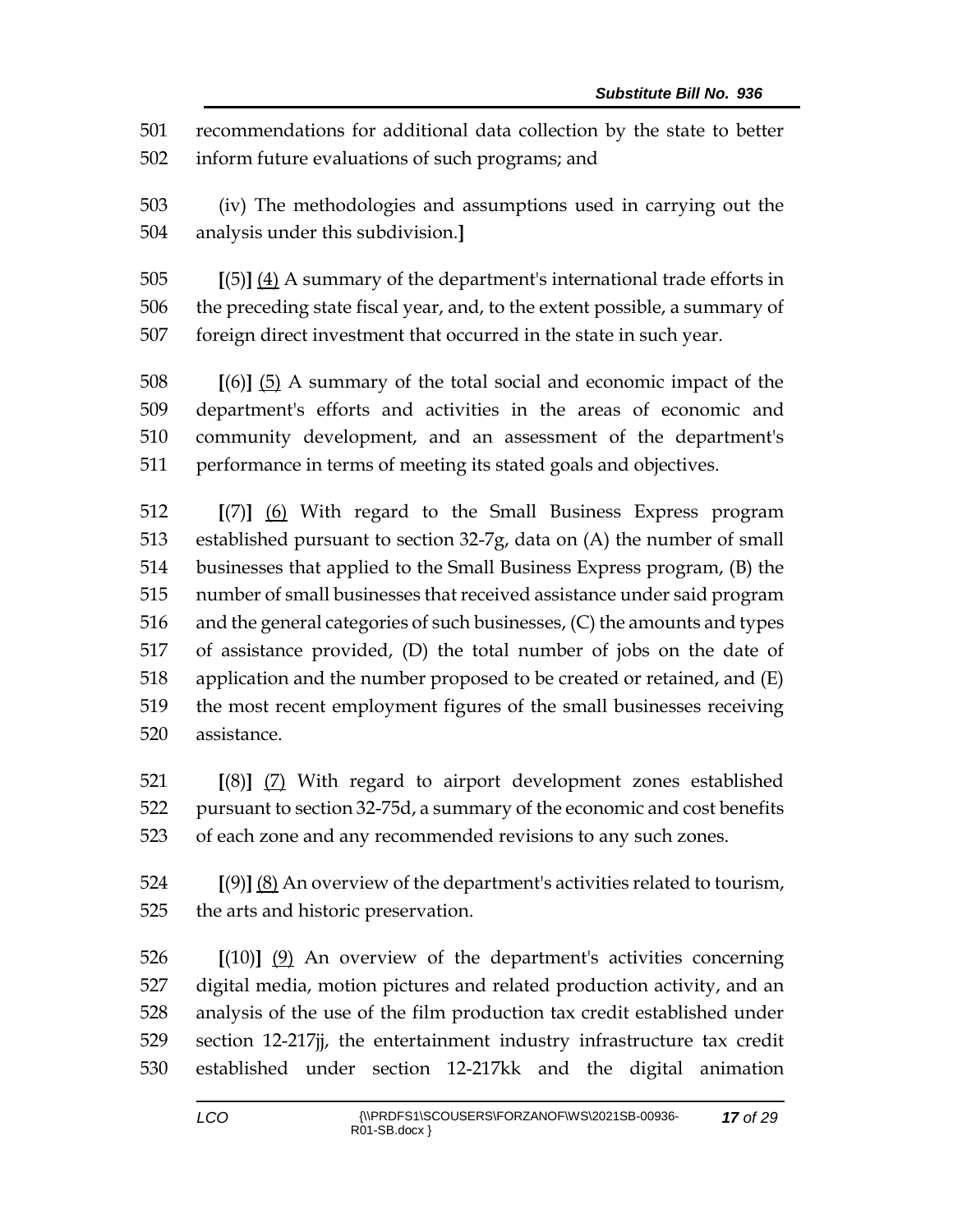production tax credit established under section 12-217*ll*, including the amount of any tax credit issued under said sections and the total amount of production expenses or costs incurred in the state by the taxpayer who was issued such a tax credit. **[**(11)**]** (10) A summary of the department's and the office of the permit ombudsman's brownfield-related efforts and activities in the preceding fiscal year. **[**(12)**]** (11) A summary of the department's dry cleaning establishment remediation account activities in the preceding fiscal year. (b) Any annual report that is required from the department by any provision of the general statutes shall be incorporated into the annual report submitted pursuant to subsection (a) of this section. (c) **[**On or before March 1, 2018, and annually thereafter**]** Not later than sixty days after the submission of a report by the Auditors of Public Accounts pursuant to section 2-90c, as amended by this act, the joint

 standing committees of the General Assembly having cognizance of matters relating to appropriations and the budgets of state agencies, finance, revenue and bonding and commerce shall hold, individually or jointly, one or more public hearings on such report and the analyses included in the annual report under subdivisions (2) and (4) of subsection (a) of this section.

 Sec. 15. Section 31-362b of the general statutes is repealed and the following is substituted in lieu thereof (*Effective from passage*):

 The Commissioner of Economic and Community Development shall: (1) Evaluate existing and potential job skills needed for Connecticut business and industry; (2) coordinate and recommend improvements in vocational educational programs in order to match vocational programs with job needs; (3) encourage work-study programs in industry and more scholarships funded by employers, unions and government; (4) encourage retraining programs for the underemployed and unemployed in order to provide a guaranteed work force; and (5)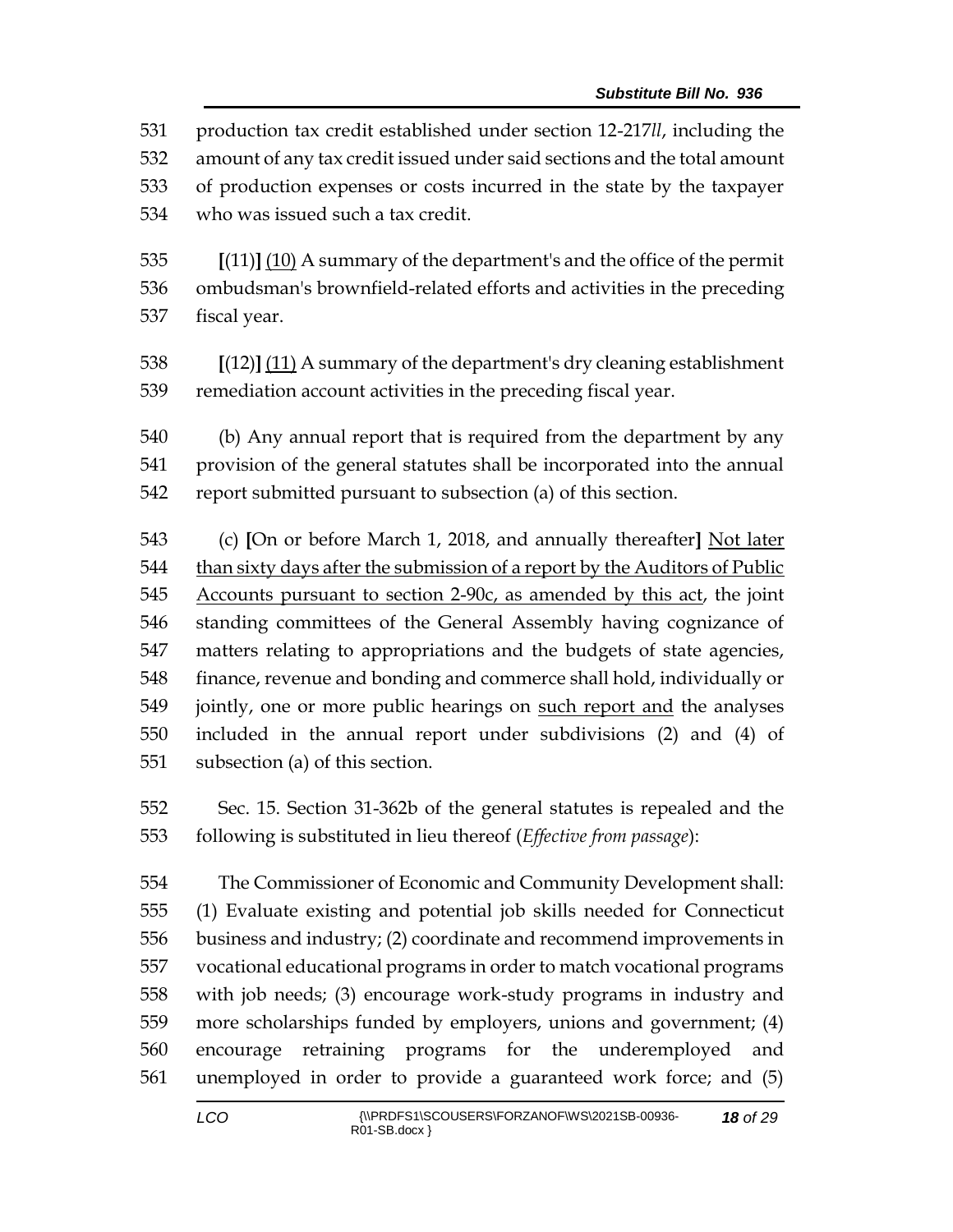evaluate and make recommendations for executive and legislative action to improve programs regarding job innovation and development. **[**The commissioner shall make a report of his findings and recommendations to the Governor and General Assembly not later than February 15, 1980, and annually thereafter.**]**

 Sec. 16. Subsections (a) and (b) of section 10-392 of the general statutes are repealed and the following is substituted in lieu thereof (*Effective from passage*):

 (a) The General Assembly finds and declares that culture, history, the arts and the digital media and motion picture and tourism industries contribute significant value to the vitality, quality of life and economic health of Connecticut. The Connecticut Trust for Historic Preservation shall operate in conjunction with the Department of Economic and Community Development for purposes of joint strategic planning, annual reporting on appropriations and fiscal reporting. The department shall enhance and promote culture, history, the arts and the tourism and digital media and motion picture industries in Connecticut.

## (b) The department shall:

 (1) Market and promote Connecticut as a destination for leisure and business travelers through the development and implementation of a strategic state-wide marketing plan and provision of visitor services to enhance the economic impact of the tourism industry;

(2) Promote the arts;

(3) Recognize, protect, preserve and promote historic resources;

(4) Interpret and present Connecticut's history and culture;

 (5) Promote Connecticut as a location in which to produce digital media and motion pictures and to establish and conduct business related to the digital media and motion picture industries to enhance these industries' economic impact in the state;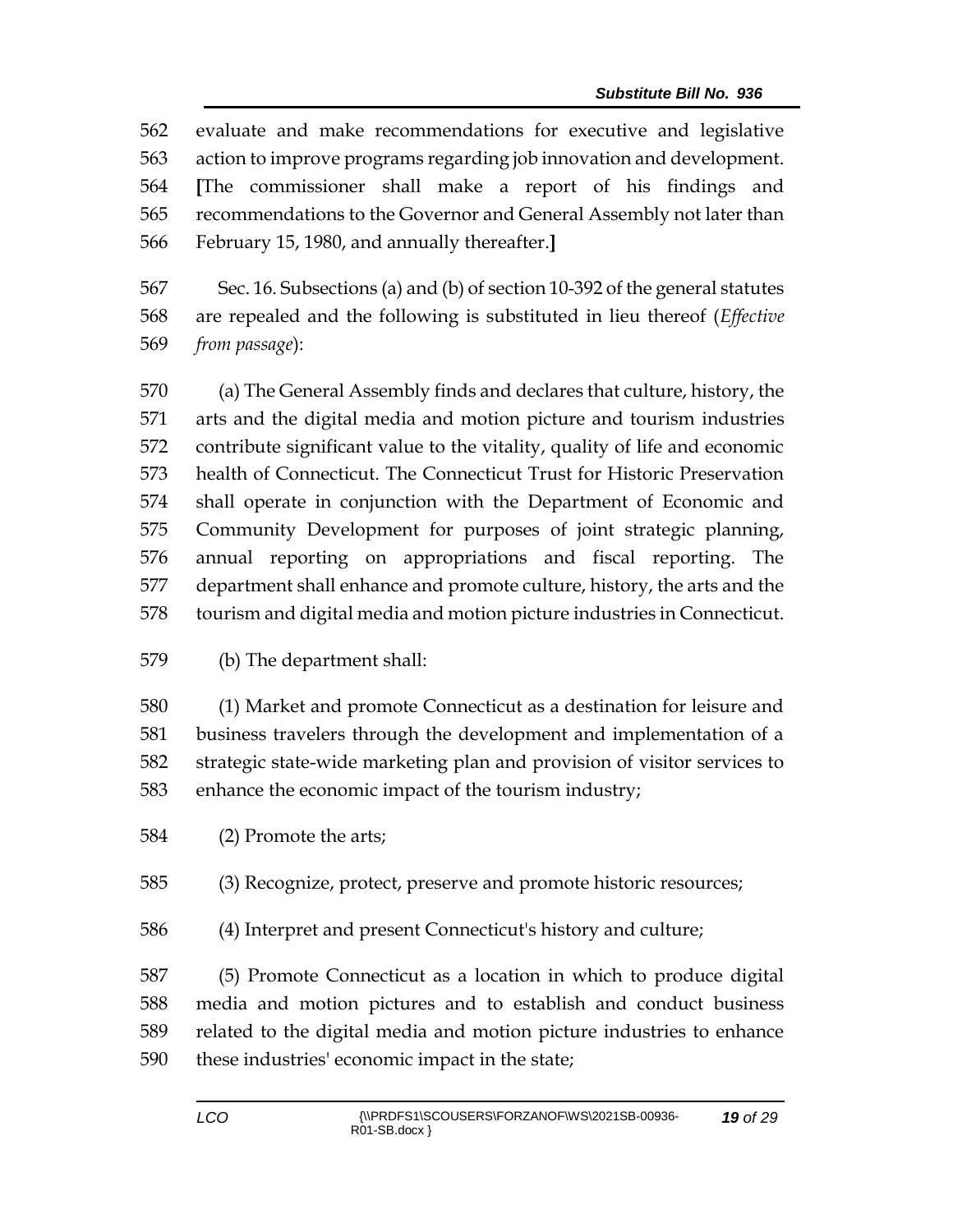(6) Establish a uniform financial reporting system and forms to be used by each regional tourism district, established under section 10-397, in the preparation of the annual budget submitted to the General Assembly; and

(7) Integrate funding and programs whenever possible. **[**; and

 (8) On or before January 1, 2012, and biennially thereafter, develop and submit to the Governor and the General Assembly, in accordance with section 11-4a, a strategic plan to implement subdivisions (1) to (5), inclusive, of this subsection.**]**

 Sec. 17. Section 10-397 of the general statutes is repealed and the following is substituted in lieu thereof (*Effective from passage*):

 (a) There are established three regional tourism districts, each of which shall promote and market districts as regional leisure and business traveler destinations to stimulate economic growth. The districts shall be as follows:

 (1) The eastern regional district, which shall consist of Ashford, Bozrah, Brooklyn, Canterbury, Chaplin, Colchester, Columbia, Coventry, East Lyme, Eastford, Franklin, Griswold, Groton, Hampton, Killingly, Lebanon, Ledyard, Lisbon, Lyme, Mansfield, Montville, New London, North Stonington, Norwich, Old Lyme, Plainfield, Pomfret, Preston, Putnam, Salem, Scotland, Sprague, Sterling, Stonington, Thompson, Union, Voluntown, Waterford, Willington, Windham and Woodstock;

 (2) The central regional district, which shall consist of Andover, Avon, Berlin, Bethany, Bloomfield, Bolton, Branford, Canton, Cheshire, Chester, Clinton, Cromwell, Deep River, Durham, East Granby, East Haddam, East Hampton, East Hartford, East Haven, East Windsor, Ellington, Enfield, Essex, Farmington, Glastonbury, Granby, Guilford, Haddam, Hamden, Hartford, Hebron, Killingworth, Madison, Manchester, Marlborough, Meriden, Middlefield, Middletown, Milford, New Britain, New Haven, Newington, North Branford, North Haven,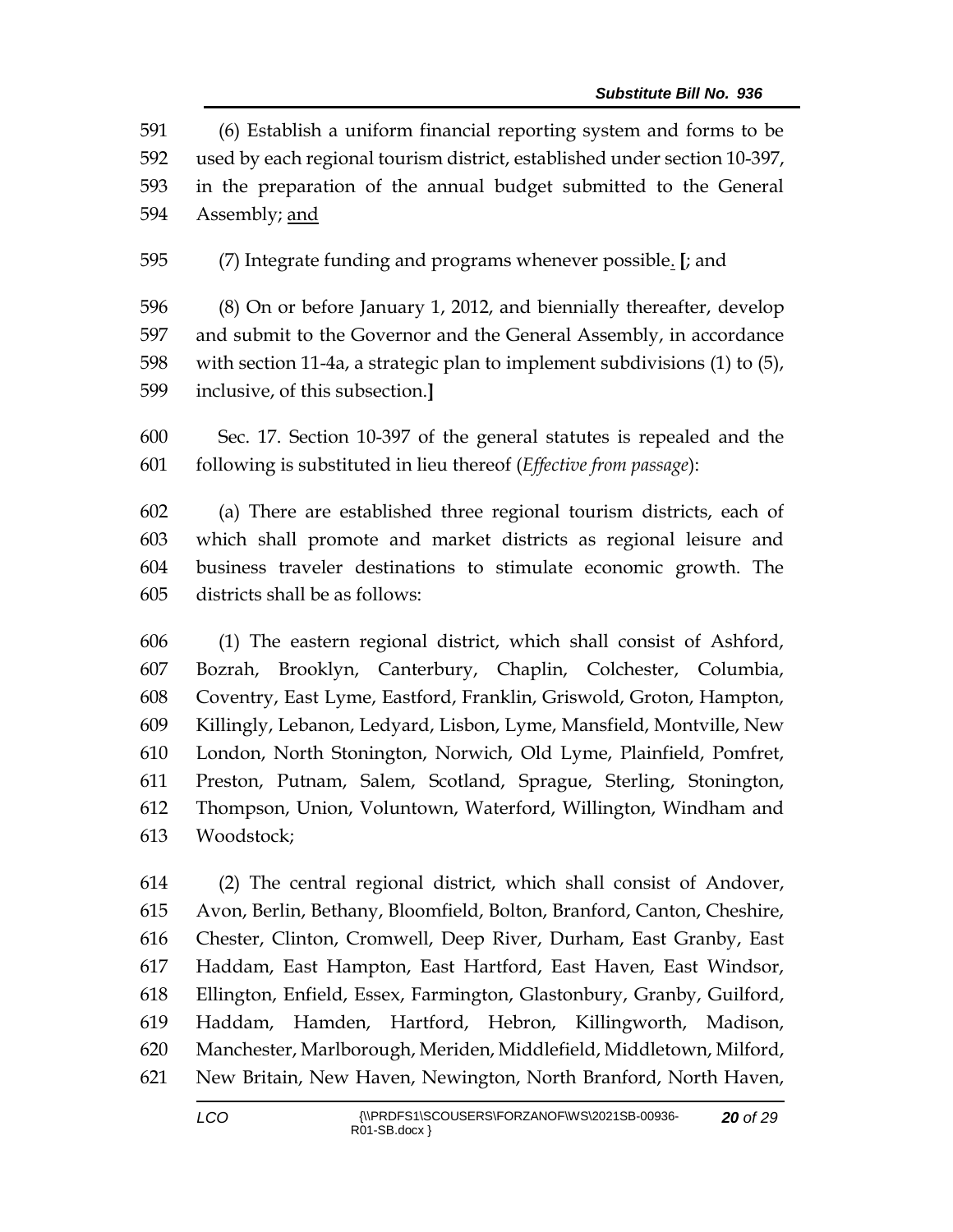Old Saybrook, Orange, Plainville, Portland, Rocky Hill, Simsbury, Somers, South Windsor, Southington, Stafford, Suffield, Tolland, Vernon, Wallingford, West Hartford, West Haven, Westbrook, Wethersfield, Windsor, Windsor Locks and Woodbridge; and

 (3) The western regional district, which shall consist of Ansonia, Barkhamsted, Beacon Falls, Bethel, Bethlehem, Bridgeport, Bridgewater, Bristol, Brookfield, Burlington, Canaan, Colebrook, Cornwall, Danbury, Darien, Derby, Easton, Fairfield, Goshen, Greenwich, Hartland, Harwinton, Kent, Litchfield, Middlebury, Monroe, Morris, Naugatuck, New Fairfield, New Hartford, New Milford, New Canaan, Newtown, Norfolk, North Canaan, Norwalk, Oxford, Plymouth, Prospect, Redding, Ridgefield, Roxbury, Salisbury, Seymour, Sharon, Shelton, Sherman, Southbury, Stamford, Stratford, Thomaston, Torrington, Trumbull, Warren, Washington, Waterbury, Watertown, Weston, Westport, Wilton, Winchester, Wolcott and Woodbury.

 (b) Each regional tourism district shall be overseen by a board of directors consisting of one representative from each municipality within the district, appointed by the legislative body of the municipality and, where the legislative body is a town meeting, by the board of selectmen. Any such member of a board of directors shall serve for a term of three years. In addition, the board of directors may appoint up to twenty-one persons representing tourism interests within the district to serve on the board. No board member shall be deemed a state employee for serving on said board. All appointments to the board of directors shall be reported to the Commissioner of Economic and Community Development.

 (c) The provisions of the Freedom of Information Act, as defined in section 1-200, shall apply to each regional tourism district.

 (d) Each tourism district shall adopt a charter and bylaws governing its operation.

(e) Each regional tourism district shall (1) comply with uniform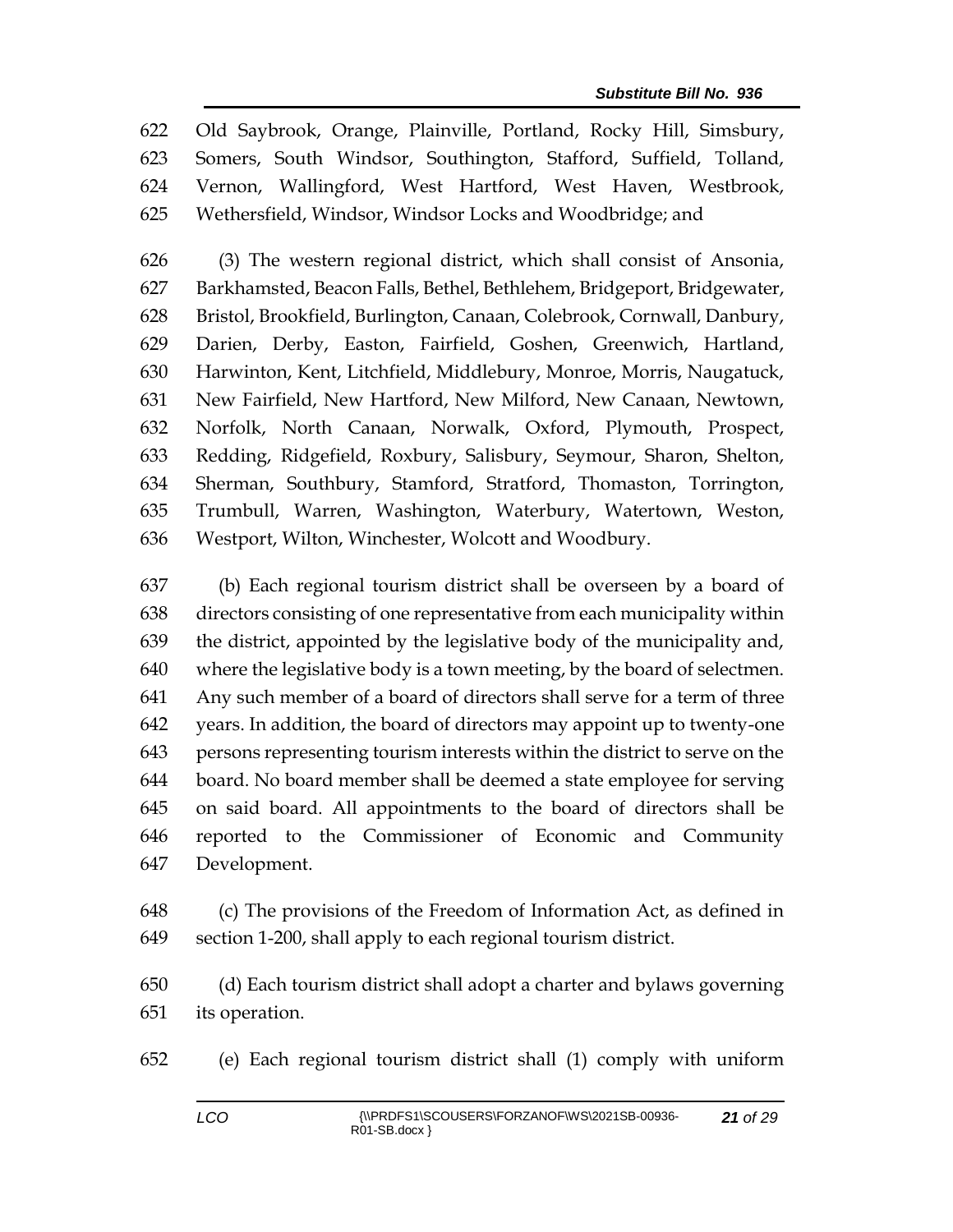standards for accounting and reporting expenditures that are established by the Department of Economic and Community Development in accordance with section 10-392, as amended by this act, and are based on industry accounting standards developed by the International Association of Convention and Visitor Bureaus or other national organizations related to tourism, and (2) on or before January first of each year, submit to the department, the Office of Policy and Management and the Office of Fiscal Analysis an independent audit in accordance with the provisions of sections 4-230 to 4-236, inclusive.

 (f) Each regional tourism district shall solicit and may accept private funds for the promotion of tourism within its towns and cities and shall coordinate its activities with any private nonprofit tourist association within the district and within this state, that promotes tourism industry businesses in this state, in order to foster cooperation in the promotion of such businesses. Any funds received by a regional tourism district may be deposited in the account established in section 10-395 or in an account established by such tourism district to receive such funds.

 **[**(g) The central regional district office shall be located within the department.**]**

 **[**(h)**]** (g) The commissioner shall, within available appropriations, 673 distribute tourism funding evenly among the three tourism districts.  $\Delta t$  the end of each fiscal year, commencing with the fiscal year ending June 30, 2021, each regional tourism district shall return any unexpended funds to the Department of Economic and Community Development. The commissioner shall use such funds to support state-wide 678 marketing.

 **[**(i)**]** (h) Each regional tourism district may establish and administer a matching grant program for any tourism industry business, tourism destination, or not-for-profit arts and culture organization that has received private funds for the marketing of such business, destination, organization or regional tourism district. Such grants shall be used for the marketing of such business, destination, organization or regional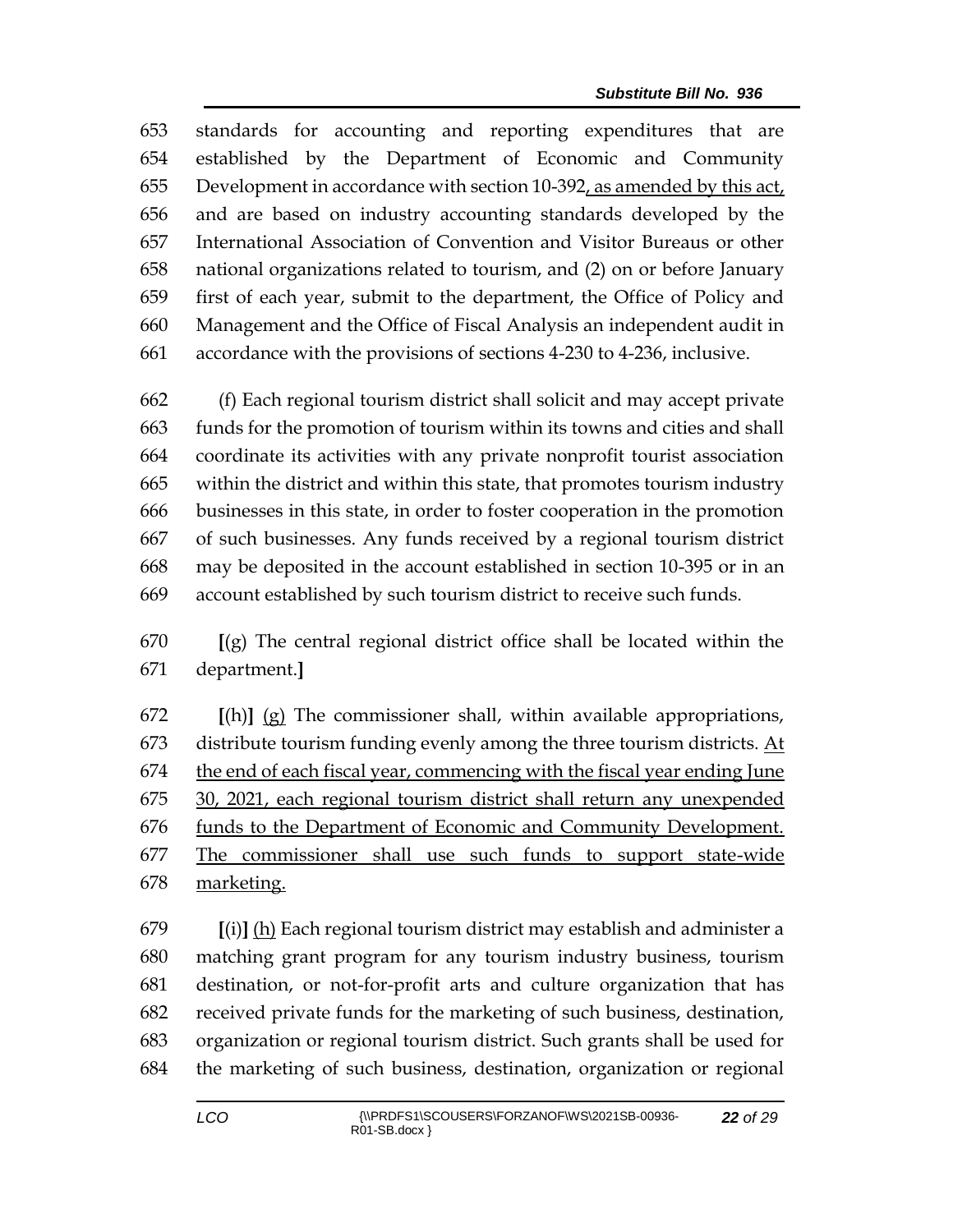tourism district.

 Sec. 18. Subsection (a) of section 10-408b of the general statutes is repealed and the following is substituted in lieu thereof (*Effective October 1, 2021*):

 (a) In accordance with subdivision (4) of section 10-400, the Connecticut Arts Council is authorized to establish and manage a nonprofit foundation, the Connecticut Arts Council Foundation. **[**and shall serve as the board of directors of such foundation.**]** The board of directors of said foundation shall consist of sixteen members as follows:

 (1) Five appointed by the Governor for a term of four years, one of whom shall be the head of a state-wide arts organization;

 (2) One appointed by the speaker of the House of Representatives for a term of three years;

 (3) One appointed by the president pro tempore of the Senate for a term of three years;

- (4) One appointed by the majority leader of the House of Representatives for a term of three years;
- (5) One appointed by the majority leader of the Senate for a term of three years;
- (6) One appointed by the minority leader of the House of Representatives for a term of three years;
- (7) One appointed by the minority leader of the Senate for a term of 707 three years;
- (8) The Commissioner of Economic and Community Development, 709 who shall be an ex-officio, voting member;
- (9) Three appointed by the Commissioner of Economic and Community Development for a term of three years; and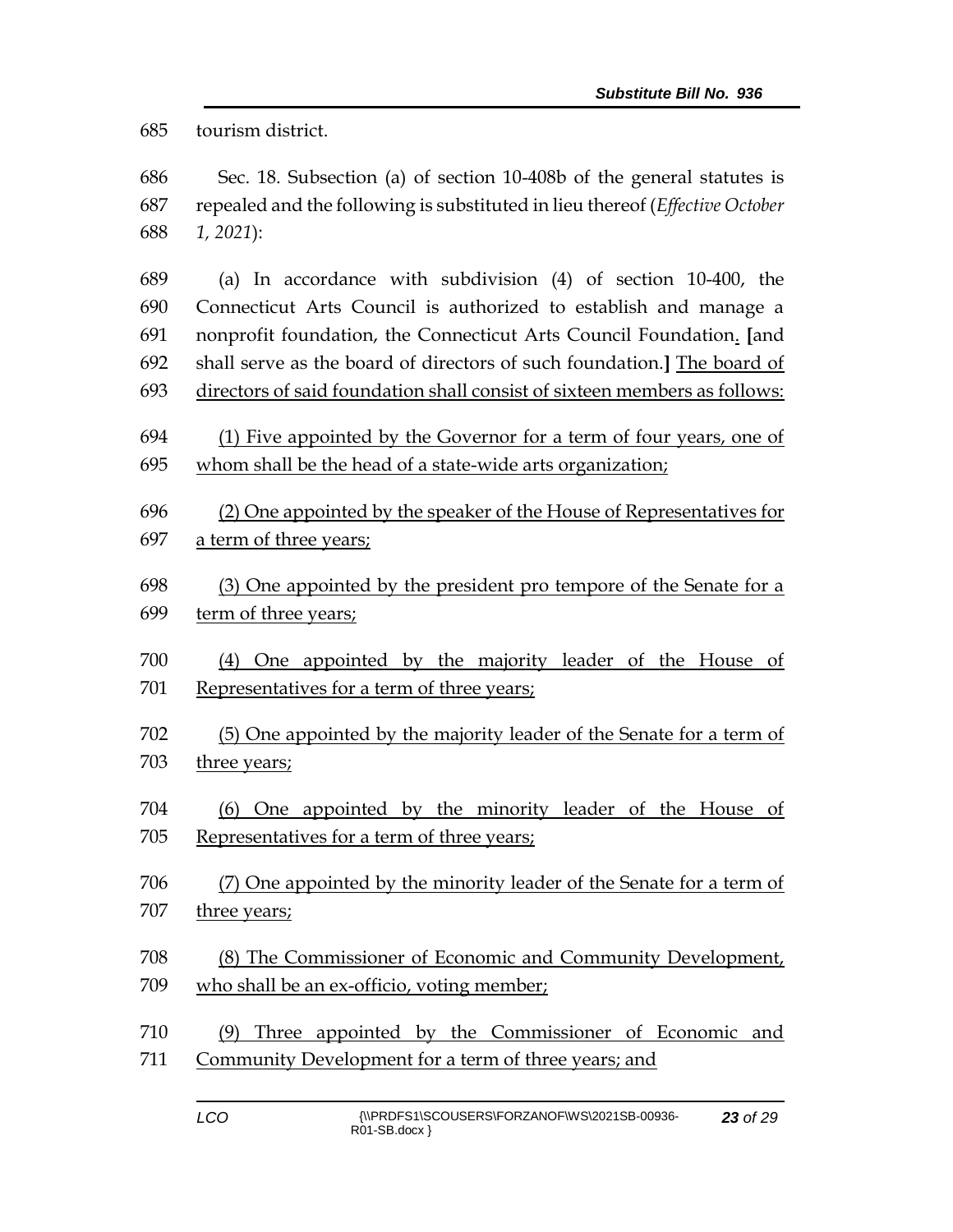(10) An employee of the Department of Economic and Community Development responsible for arts and culture, who shall be designated by the Commissioner of Economic and Community Development and be an ex-officio, nonvoting member.

 Sec. 19. Subsection (b) of section 10-409 of the general statutes is repealed and the following is substituted in lieu thereof (*Effective from passage*):

 (b) Notwithstanding the provisions of this section or section 1-210, the Department of Economic and Community Development may withhold from disclosure to the public information relating to the location of archaeological sites under consideration for listing by the department or those listed on the National Register of Historic Places or the state register of historic places whenever the department determines that disclosure of specific information would create a risk of destruction or harm to such sites. **[**The provisions of this subsection shall not apply to any such site unless the person who reported or discovered such site has submitted a written statement to the department requesting that no disclosure be made. Upon receipt of such statement, the department may withhold such information from disclosure until the July first next succeeding such receipt. Such person may request that a period of nondisclosure be extended by submitting such statements prior to July first of any year.**]**

 Sec. 20. Section 32-5a of the general statutes is repealed and the following is substituted in lieu thereof (*Effective from passage*):

 The Commissioner of Economic and Community Development and the board of directors of Connecticut Innovations, Incorporated shall require, as a condition of any financial assistance provided on and after June 23, 1993, under any program administered by the Department of Economic and Community Development or such corporation to any 741 business organization, except for a business organization that receives any such financial assistance in an amount not more than fifty thousand dollars and is an eligible small business, as defined in section 31-3pp, or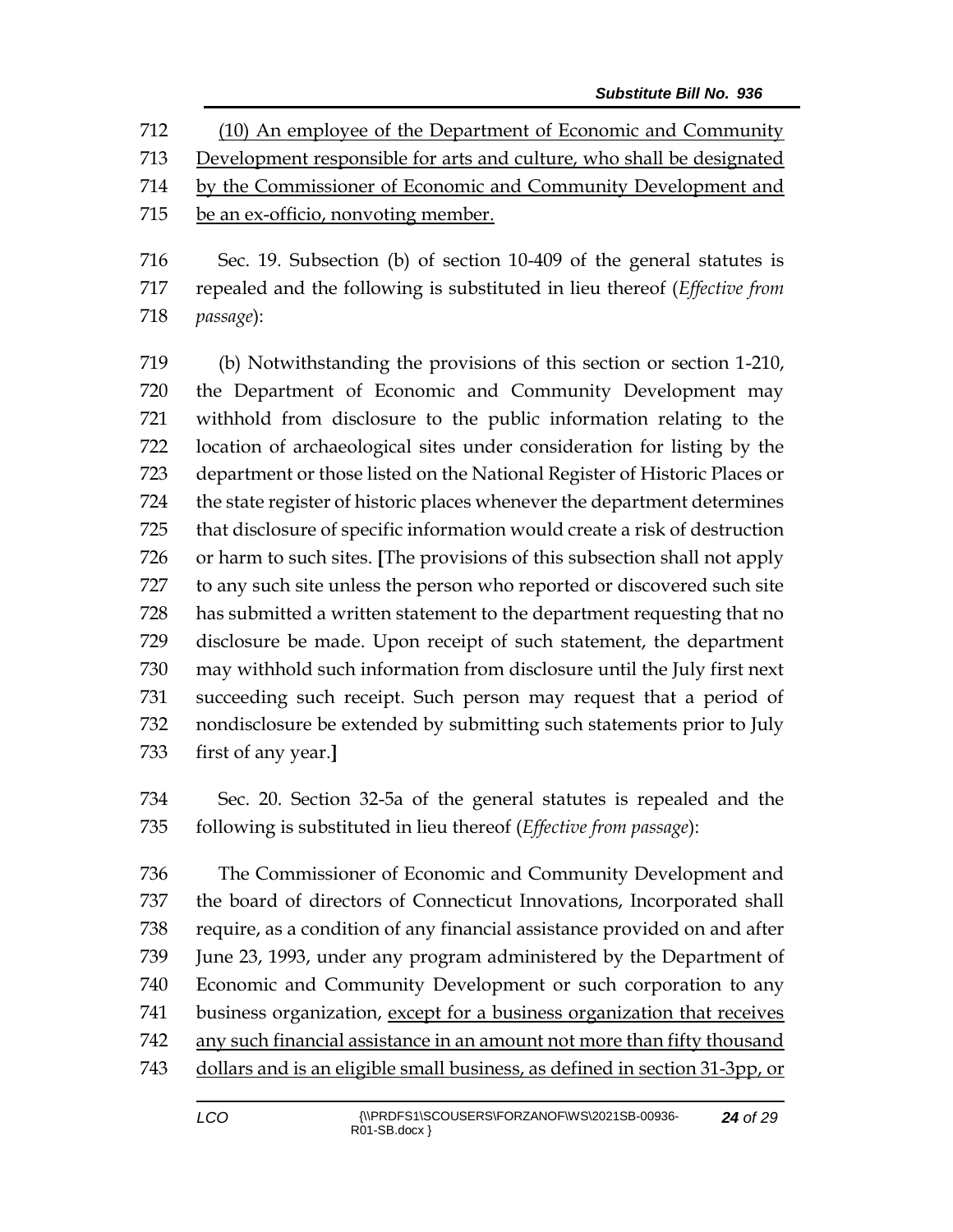under any assistance program that is funded entirely by the federal government, in which case the commissioner may require, that such business organization: (1) Shall not relocate outside of the state for ten years after receiving such assistance or during the term of a loan or loan guarantee, whichever is longer, unless the full amount of the assistance is repaid to the state and a penalty equal to five per cent of the total assistance received is paid to the state, except that this subdivision shall not be applicable to financial assistance by the corporation in the form of an equity investment or other financial assistance, including a convertible or seed loan, with predominantly equity characteristics, and (2) shall, if the business organization relocates within the state during such period, offer employment at the new location to its employees from the original location if such employment is available. For the purposes of subdivision (1) of this section, the value of a guarantee shall be equal to the amount of the state's liability under the guarantee. As used in this section, "relocate" means the physical transfer of a substantial portion, as determined by the Commissioner of Economic and Community Development, of the operations of a business or any division of a business that independently receives any financial assistance from the state from the location such business or division occupied at the time it accepted the financial assistance to another location. Notwithstanding the provisions of this section, the Commissioner of Economic and Community Development shall adopt regulations in accordance with chapter 54 to establish the terms and conditions of repayment, including specifying the conditions under which repayment may be deferred, following a determination by the commissioner of a legitimate hardship.

 Sec. 21. Subdivision (2) of section 32-600 of the general statutes is repealed and the following is substituted in lieu thereof (*Effective from passage*):

 (2) "Capital city project" means any or all of the following: (A) A convention center project as defined in subdivision (3) of this section; (B) a downtown higher education center; (C) the civic center and coliseum complex; (D) the development of the infrastructure and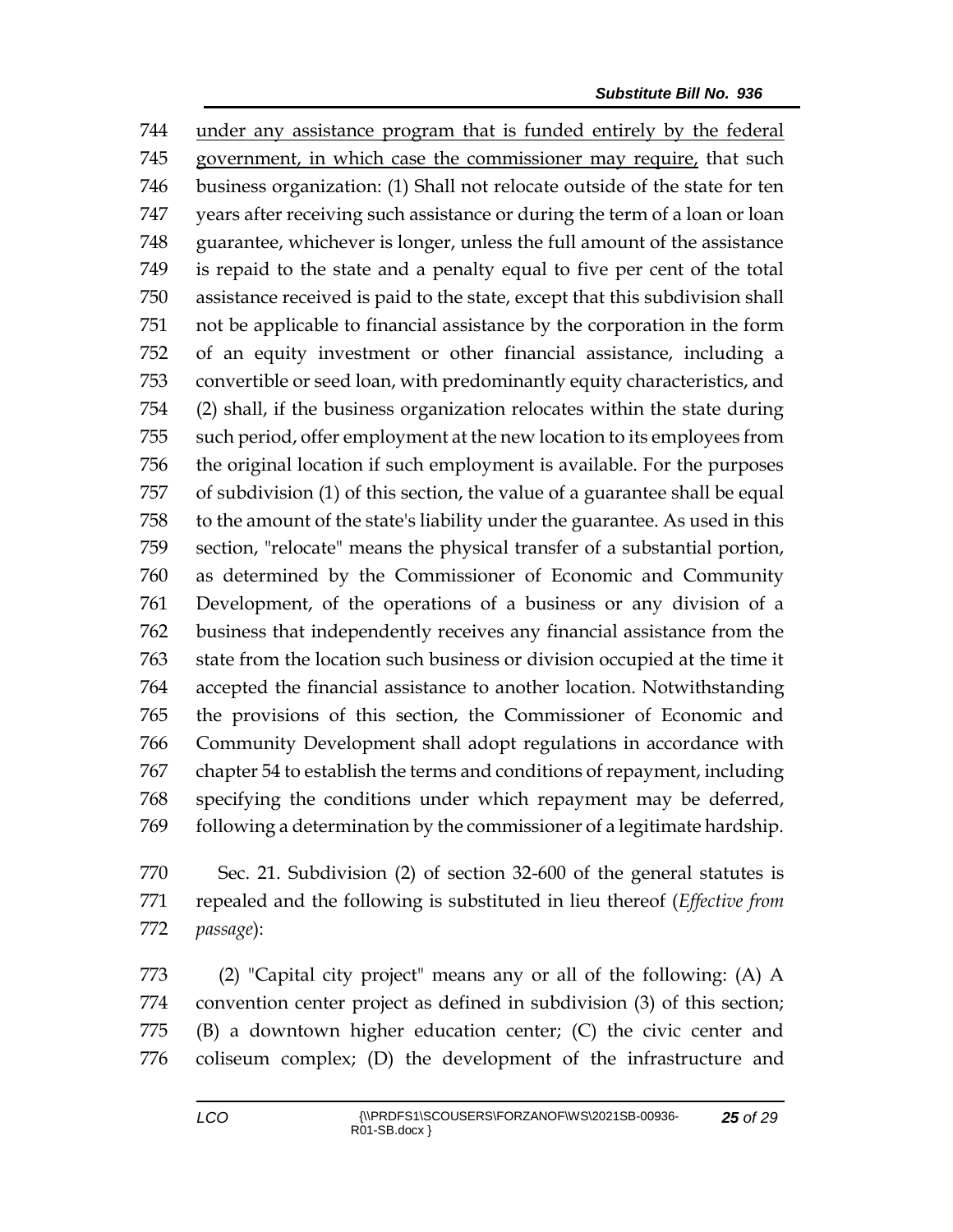improvements to the riverfront; (E) (i) the creation of up to three thousand downtown housing units through rehabilitation and new construction, and (ii) the demolition or redevelopment of vacant buildings; (F) the addition to downtown parking capacity; (G) development and redevelopment; and (H) the promotion of and attraction to in-state professional and amateur sports and sporting events. **[**in consultation with the Sports Advisory Board established under section 10-425.**]** All capital city projects shall be located or constructed and operated in the capital city economic development district, as defined in subdivision (7) of this section, provided any project undertaken pursuant to subparagraph (G) of this subdivision may be located anywhere in the town and city of Hartford, any project undertaken pursuant to subparagraph (D) or (E) (ii) of this subdivision may be located anywhere in the town and city of Hartford or town of East Hartford, and any project undertaken pursuant to subparagraph (H) of this subdivision may be located anywhere in the state.

 Sec. 22. Section 23-100 of the general statutes is repealed and the following is substituted in lieu thereof (*Effective from passage*):

 As used in sections 23-101, 23-102, as amended by this act, **[**32-6a,**]** 32- 9qq, 32-327 and 32-228, "greenway" means a corridor of open space that (1) may protect natural resources, preserve scenic landscapes and historical resources or offer opportunities for recreation or nonmotorized transportation, (2) may connect existing protected areas and provide access to the outdoors, (3) may be located along a defining natural feature, such as a waterway, along a man-made corridor, including an unused right-of-way, traditional trail routes or historic barge canals or (4) may be a greenspace along a highway or around a village.

 Sec. 23. Subsection (b) of section 23-102 of the general statutes is repealed and the following is substituted in lieu thereof (*Effective from passage*):

(b) The duties of the council shall be: (1) To advise and assist in the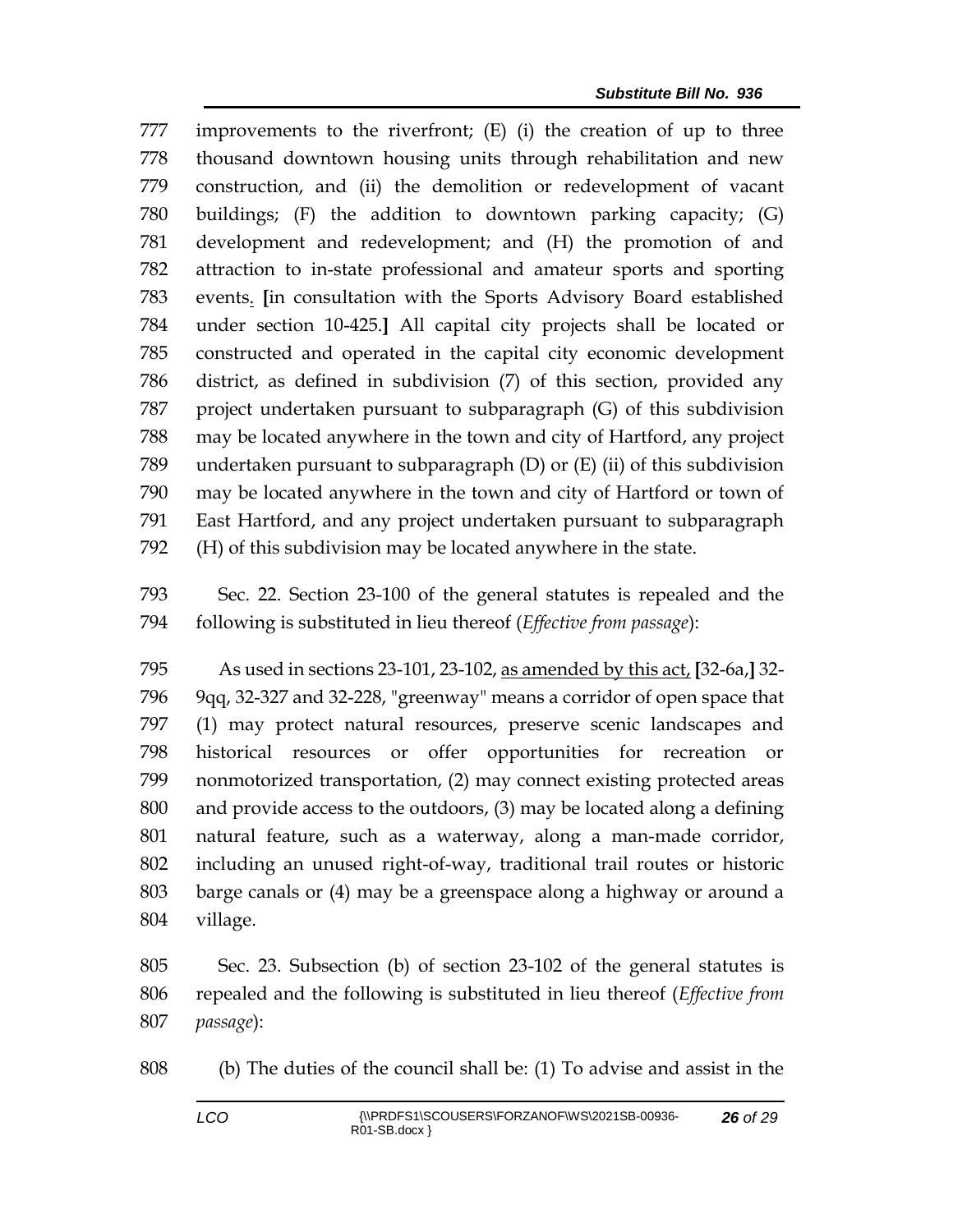coordination of state agencies, municipalities, regional planning organizations, as defined in section 4-124i, and private citizens in voluntarily planning and implementing a system of greenways; (2) to operate a greenways help center to advise state agencies, municipalities, regional planning organizations, as defined in section 4-124i, and private citizens in the technical aspects of planning, designing and implementing greenways, including advice on securing state, federal and nongovernmental grants; (3) to establish criteria for designation of greenways; (4) to maintain an inventory of greenways in the state which shall include the location of greenways transportation projects which have received grants under sections 23-101, **[**32-6a,**]** 32-9qq and 32-328; (5) to advise the Commissioner of Economic and Community Development on the distribution of grants for greenways transportation projects pursuant to sections **[**32-6a,**]** 32-9qq and 32-328; and (6) to advise the Commissioner of Energy and Environmental Protection on the distribution of grants pursuant to section 23-101.

 Sec. 24. Subsection (b) of section 32-1s of the general statutes is repealed and the following is substituted in lieu thereof (*Effective from passage*):

 (b) Any order or regulation of the Connecticut Commission on Culture and Tourism, which is in force on July 1, 2011, shall continue in force and effect as an order or regulation of the Department of Economic and Community Development until amended, repealed or superseded pursuant to law. Where any order or regulation of said commission or said department conflicts, the Commissioner of Economic and Community Development may implement policies and procedures consistent with the provisions of this section and sections 3-110f, as amended by this act, 3-110h, 3-110i, 4-9a, as amended by this act, 4-66aa, 4-89, 4b-53, 4b-60, as amended by this act, 4b-64, 4b-66a, as amended by this act, 5-198, 7-147a, 7-147b, 7-147c, 7-147j, 7-147p, 7-147q, 7-147y, 8- 37*lll*, 10-382, 10-384, 10-385, 10-386, 10-387, 10-388, 10-389, 10-391, 10- 392, as amended by this act, **[**10-393,**]** 10-394, 10-395, 10-396, 10-397, as amended by this act, 10-397a, 10-399, 10-400, 10-401, 10-402, 10-403, 10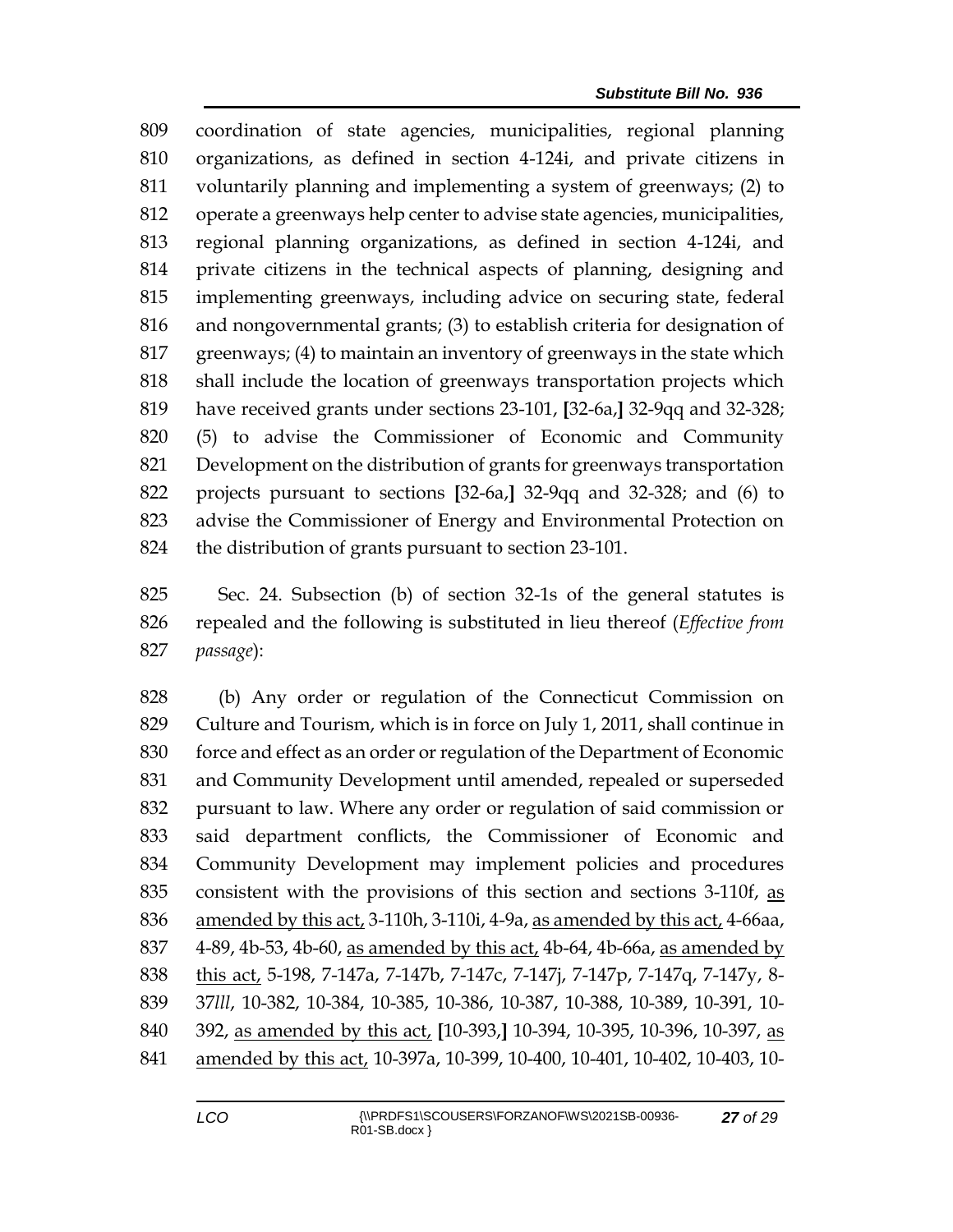404, 10-405, 10-406, 10-408, 10-409, as amended by this act, 10-410, 10- 411, 10-412, 10-413, 10-414, 10-415, 10-416, 10-416a, 10-416b, **[**10-425,**]** 10a-111a, as amended by this act, 10a-112, 10a-112b, 10a-112g, 11-6a, as amended by this act, 12-376d, as amended by this act, 13a-252, 19a-315b, 19a-315c, 22a-1d, 22a-19b, 22a-27s, as amended by this act, 29-259, **[**32- 6a,**]** 32-11a and 32-35 while in the process of adopting the policy or procedure in regulation form, provided notice of intention to adopt regulations is printed in the Connecticut Law Journal not later than twenty days after implementation. The policy or procedure shall be valid until the time final regulations are effective.

 Sec. 25. Subsection (c) of section 2-90c of the general statutes is repealed and the following is substituted in lieu thereof (*Effective from passage*):

 (c) As part of each audit the Auditors of Public Accounts perform of the Department of Economic and Community Development, said auditors shall evaluate the annual reports submitted by the Commissioner of Economic and Community Development since the last audit performed of the department by said auditors and the analyses required under **[**subdivisions (2) and (4)**]** subdivision (2) of subsection 861 (a) of section 32-1m, as amended by this act, and included in such annual reports. Such evaluation shall include, but need not be limited to:

 (1) A determination of whether evidence is available to support the accuracy of the data presented in such annual reports;

 (2) An evaluation of management practices and operations with respect to the ease or difficulty for taxpayers to comply with the requirements of the incentive programs;

 (3) Recommendations for improving the administrative efficiency or effectiveness of the incentive programs; and

 (4) An evaluation of whether such annual reports satisfy the reporting requirements under subsection (a) of section 32-1m, as amended by this act.